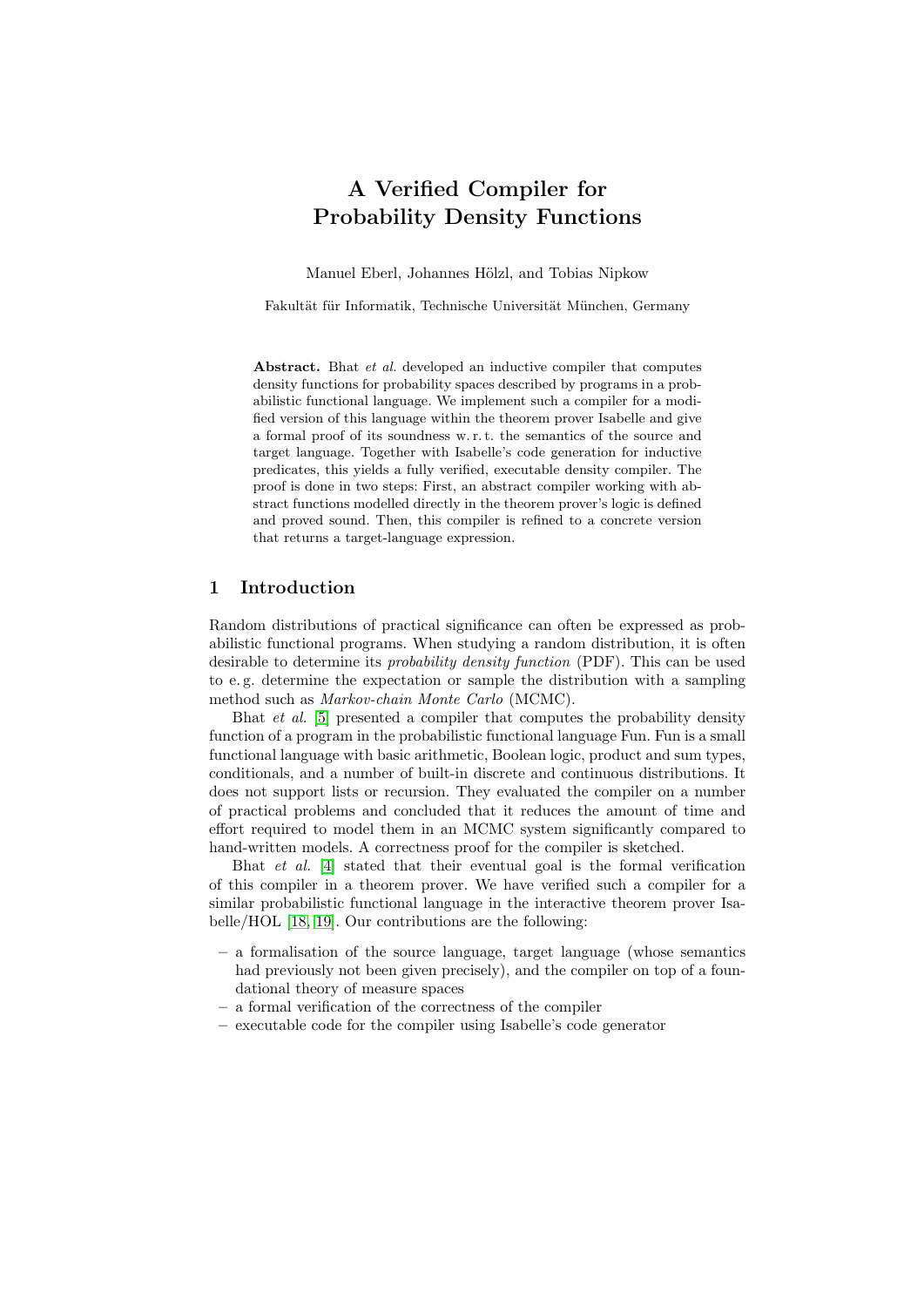In the process, we uncovered an incorrect generalisation of one of the compiler rules in the draft of an extended version of the paper by Bhat et al. [\[6\]](#page-23-2).

The complete formalisation is available online [\[13\]](#page-23-3).

In this paper, we focus entirely on the correctness proof; for more motivation and applications, the reader should consult Bhat et al. [\[5\]](#page-22-0).

#### 1.1 Related work

Park *et al.* [\[20\]](#page-23-4) developed a probabilistic extension of Objective CAML called  $\lambda_{\bigcirc}$ . While Bhat *et al.* generate density functions of functional programs, Park et al. generate sampling functions. This approach allows them to handle much more general distributions, even recursively-defined ones and distributions that do not have a density function, but it does not allow precise reasoning about these distributions (such as determining the exact expectation). No attempt at formal verification is made.

Several formalisations of probabilistic programs already exist. Hurd [\[16\]](#page-23-5) formalises programs as random variables on infinite streams of random bits. Hurd et al.  $[17]$  and Cock  $[8, 9]$  $[8, 9]$  both formalise pGCL, an imperative programming language with probabilistic and non-deterministic choice. Audebaud and Paulin-Mohring [\[1\]](#page-22-2) verify probabilistic functional programs in Coq [\[3\]](#page-22-3) using a shallow embedding based on the Giry monad on discrete probability distributions. All these program semantics support only discrete distributions – even the framework by Hurd [\[16\]](#page-23-5), although it is based on measure theory.

Our work relies heavily on a formalisation of measure theory by Hölzl  $|15|$ and some material developed for the proof of the Central Limit Theorem by Avigad et al. [\[2\]](#page-22-4).

# 1.2 Outline

Section [2](#page-1-0) explains the notation and gives a brief overview of the mathematical basis. Section [3](#page-4-0) defines the source and target language. Section [4](#page-12-0) defines the abstract compiler and gives a high-level outline of the soundness proof. Section [5](#page-17-0) explains the refinement of the abstract compiler to the concrete compiler and the final correctness result and evaluates the compiler on a simple example.

# <span id="page-1-0"></span>2 Preliminaries

# 2.1 Typographical notes

We will use the following typographical conventions in mathematical formulæ:

- Constants, functions, datatype constructors, and types will be set in slanted font.
- Free and bound variables (including type variables) are set in italics.
- Isabelle keywords are set in bold font: lemma, datatype, etc.
- σ-algebras are set in calligraphic font: A, B, M, etc.
- File names of Isabelle theories are set in a monospaced font: PDF Compiler.thy.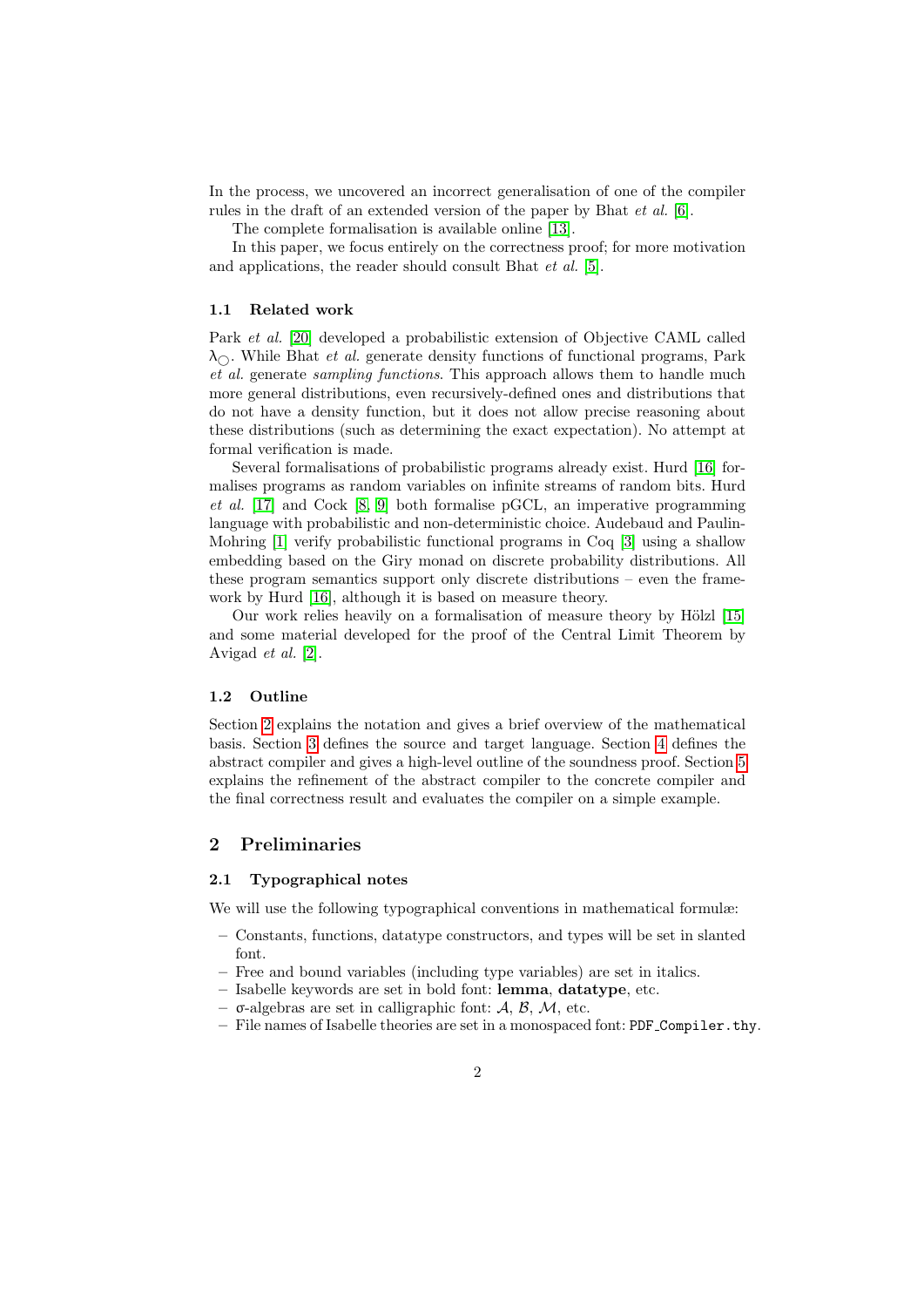#### 2.2 Isabelle/HOL basics

The formalisations presented in this paper employ the Isabelle/HOL theorem prover. We will aim to stay as close to the Isabelle formalisation syntactically as possible. In this section, we give an overview of the syntactic conventions we use to achieve this.

The term syntax follows the  $\lambda$ -calculus, i.e. function application is juxtaposition as in f t. The notation  $t : \tau$  means that the term t has type  $\tau$ . Types are built from the base types bool, nat (natural numbers), real (reals), ereal (extended reals, i.e. real  $\cup$  {+ $\infty$ ,  $-\infty$ }), and type variables  $(\alpha, \beta, \text{etc})$  via the function type constructor  $\alpha \to \beta$  or the set type constructor  $\alpha$  set. The constant undefined ::  $\alpha$  describes an arbitrary element for each type  $\alpha$ . There are no further axioms about it, expecially no defining equation.  $f \cdot X$  is the image set of X under f: {f x | x ∈ X}. We write  $\langle P \rangle$  for the indicator of P: 1 if P is true, 0 otherwise.

Because we represent variables by de Bruijn indices [\[7\]](#page-23-10), variable names are natural numbers and program states are functions of type nat  $\rightarrow \alpha$ . As HOL functions are total, we use undefined to fill in the unused places, e.g.  $(\lambda x.$  undefined) describes the empty state. Prepending an element x to a state  $\omega$  :: nat  $\rightarrow \alpha$  is written as  $x \bullet \omega$ , i.e.  $(x \bullet \omega)$   $0 = x$  and  $(x \bullet \omega)$   $(n+1) = \omega n$ . The function merge merges two states with given domains:

merge V V' 
$$
(\rho, \sigma) = \begin{cases} \rho & \text{if } x \in V \\ \sigma & \text{if } x \in V' \setminus V \\ \text{undefined} & \text{otherwise} \end{cases}
$$

<span id="page-2-0"></span>**Notation.** We use  $\Gamma$  to denote a type environment, i.e. a function from variable names to types, and  $\sigma$  to denote a state.

The notation  $t \bullet \Gamma$  (resp.  $v \bullet \sigma$ ) denotes the insertion of a new variable with the type  $t$  (resp. value  $v$ ) into a typing environment (resp. state). We use the same notation for inserting a new variable into a set of variables, shifting all other variables, i.e.:  $0 \bullet V = \{0\} \cup \{y+1 \mid y \in V\}$ 

#### 2.3 Measure theory in Isabelle/HOL

We use Isabelle's measure theory, as described in [\[15\]](#page-23-9). This section gives an introduction of the measure-theoretical concepts used in this paper. The type α measure describes a measure over the type  $\alpha$ . Each measure  $\mu$  is described by the following three projections: space  $\mu$  ::  $\alpha$  set is the space, sets  $\mu$  ::  $\alpha$  set set are the measurable sets, and measure  $\mu$  ::  $\alpha$  set  $\rightarrow$  ereal is the measure function valid on the measurable sets. The type  $\alpha$  measure guarantees that the measurable sets are a  $\sigma$ -algebra and that measure  $\mu$  is a non-negative and  $\sigma$ -additive function. In the following we will always assume that the occuring sets and functions are measurable. We also provide integration over measures: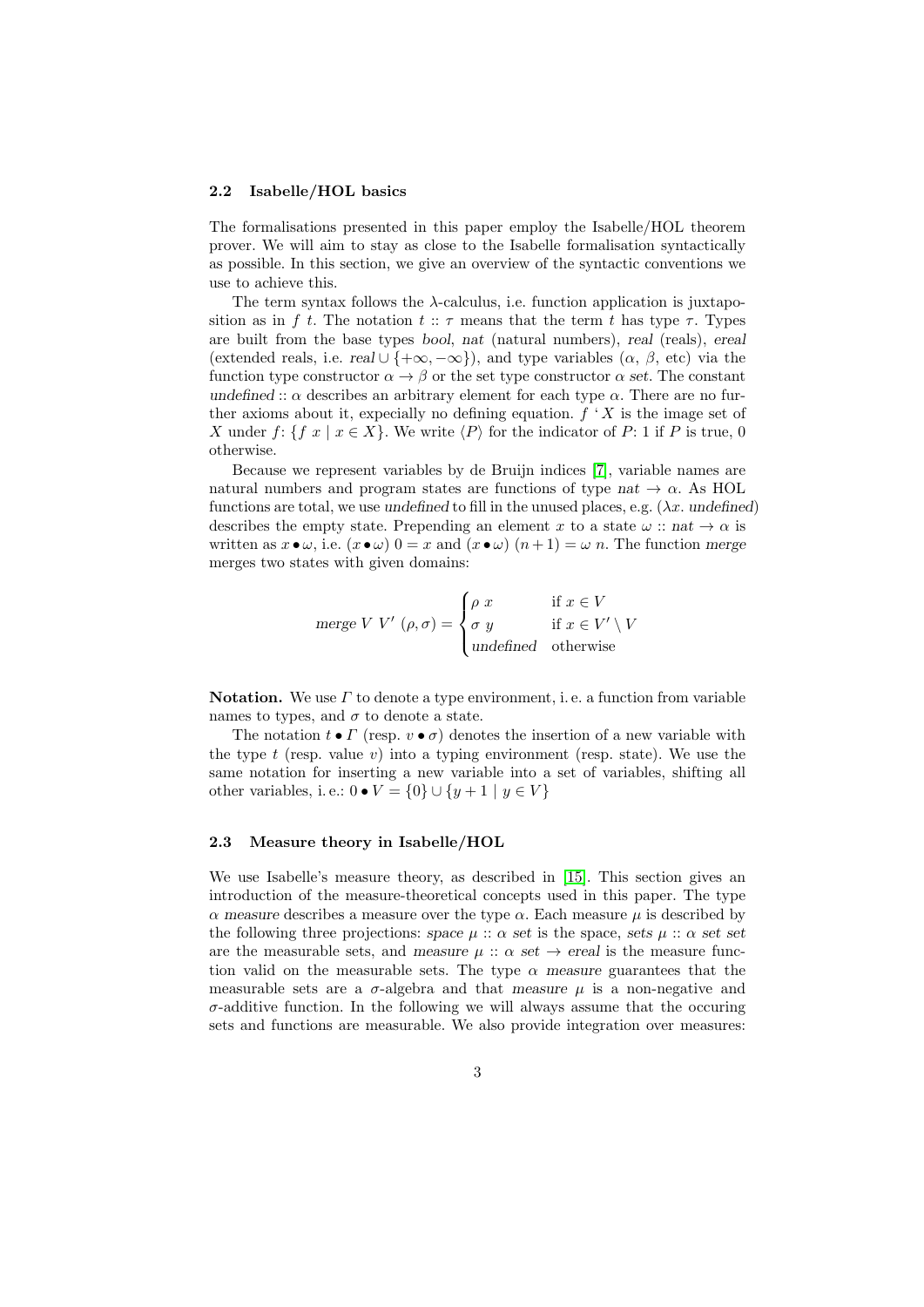$\int$  ::  $(\alpha \to \text{ereal}) \to \alpha$  measure  $\to$  ereal, we write  $\int x \cdot f \cdot d\mu$ . This is the nonnegative Lebesgue integral; for this integral, most rules do not require integrable functions – measurability is enough.

We write  $(A, \mathcal{A}, \mu)$  for a measure with space A, measurable sets A and the measure function  $\mu :: \alpha$  set  $\rightarrow$  ereal. If we are only intersted in the measurable space we write  $(A, \mathcal{A})$ . When constructing a measure in this way, the measure function is the constant zero function.

Sub-probability spaces. A sub-probability space is a measure  $(A, \mathcal{A}, \mu)$  with  $\mu$  A < 1. For technical reasons, we also assume  $A \neq \emptyset$ . This is required later in order to define the bind operation in the Giry monad in a convenient way within Isabelle. This non-emptiness condition will always be trivially satisfied by all the measure spaces used in this work.

Constructing measures. The semantics of our language will be given in terms of measures. We have the following functions to construct measures:

| Counting:       | measure (count A) $X =  X $                                                                                                        |
|-----------------|------------------------------------------------------------------------------------------------------------------------------------|
| Lebesgue-Borel: | measure borel $[a; b] = b - a$                                                                                                     |
| With density:   | measure (density $\mu f$ ) $X = \int x \cdot f x \cdot \langle x \in X \rangle \partial \mu$                                       |
| Push-forward:   | measure (distr $\mu \nu f$ ) $X =$ measure $\mu \{x \mid f \ x \in X\}$                                                            |
| Product:        | measure $(\mu \otimes \nu)$ $(A \times B)$ = measure $\mu$ A · measure $\nu$ B                                                     |
|                 | <b>Indexed product:</b> measure $(\bigotimes_{i \in I} \mu_i)$ $(\bigtimes_{i \in I} A_i) = \prod_{i \in I}$ measure $\mu_i$ $A_i$ |
| Embedding:      | measure (embed $\mu$ f) $X =$ measure $\mu$ { $x   f x \in X$ }                                                                    |

The push-forward measure and the embedding of a measure have different measurable sets. The  $\sigma$ -algebra of the push-forward measure distr  $\mu \nu f$  is given by  $\nu$ . The measure is only well-defined when f is  $\mu$ - $\nu$ -measurable. The  $\sigma$ -algebra of embed  $\mu$  f is generated by the sets f[A] for A  $\mu$ -measurable. The embedding measure is well-defined when  $f$  is injective.

#### <span id="page-3-0"></span>2.4 Giry monad

The category theory part of this section is based mainly on a presentation by Ernst-Erich Doberkat [\[11\]](#page-23-11). For a more detailed introduction, see his textbook [\[10\]](#page-23-12) or the original paper by Michèle Giry  $[14]$ . Essentially the Giry monad is a monad on measures.

The category Meas has measurable spaces as objects and measurable maps as morphisms. This category forms the basis on which we will define the Giry monad. In Isabelle/HOL, the objects are represented by the type measure, and the morphism are represented as regular functions. When we mention a measurable function, we explicitly need to mention the measurable spaces representing the domain and the range.

The *sub-probability* functor  $S$  is an endofunctor on  $\mathfrak{Meas}$ . It maps a measurable space  $A$  to the measurable space of all sub-probabilities on  $A$ . Given a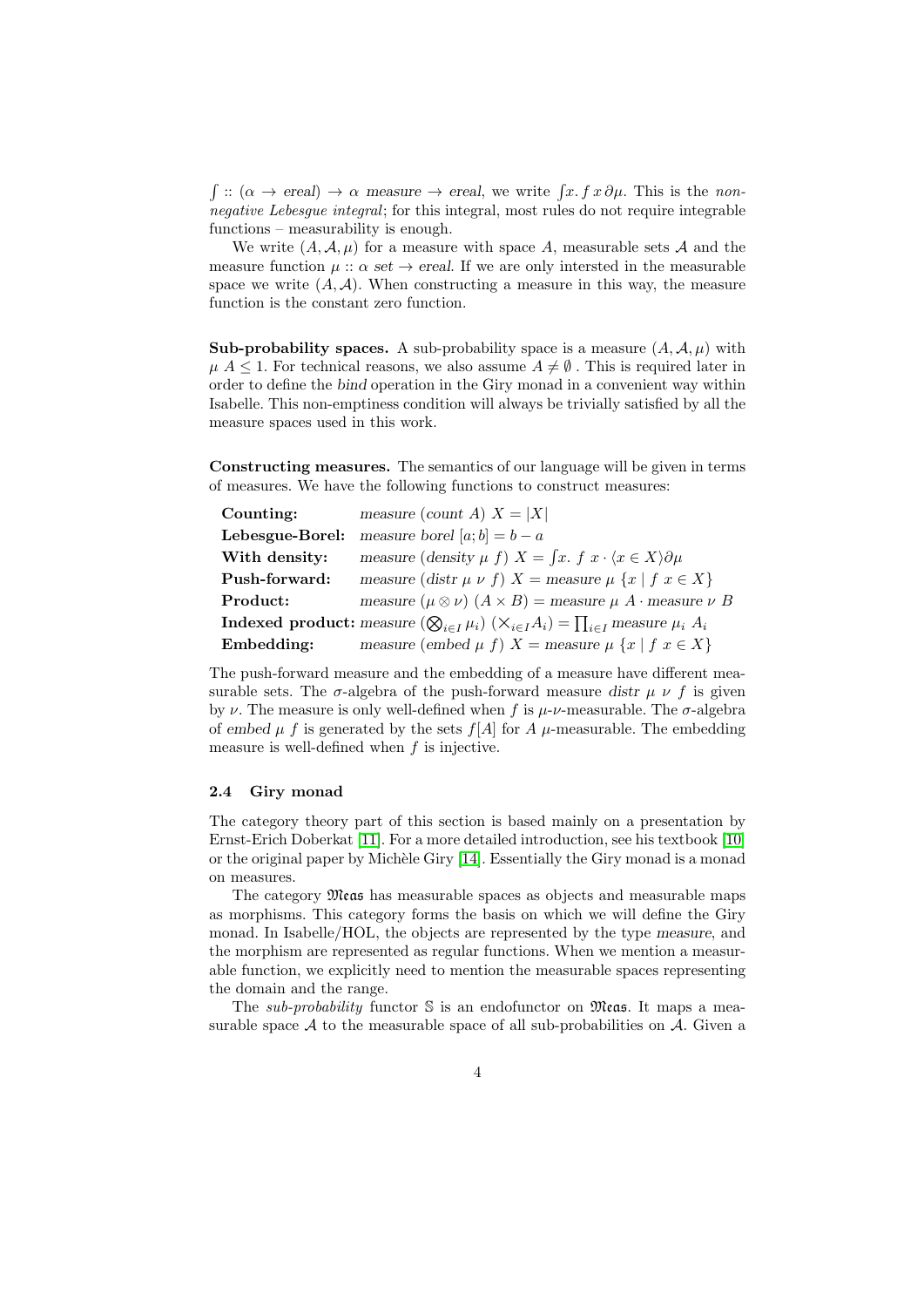measurable space  $(A, \mathcal{A})$ , we consider the set of all sub-probability measures on  $(A, \mathcal{A})$ :

$$
M = {\mu | \mu \text{ is a sub-probability measure on } (A, \mathcal{A})}
$$

The measurable space  $S(A, \mathcal{A})$  is the smallest measurable space on M that fulfils the following property:

For all  $X \in \mathcal{A}$ ,  $(\lambda \mu)$  measure  $\mu X$  is  $\mathcal{S}(A, \mathcal{A})$ -Borel-measurable

A M-N-measurable function f is mapped with  $\mathcal{S}(f) = \lambda \mu$ . distr  $\mu \mathcal{N} f$ , where all  $\mu$  are sub-probability measures on  $\mathcal{M}$ .

The Giry monad naturally captures the notion of choosing a value according to a (sub-)probability distribution, using it as a parameter for another distribution, and observing the result.

Consequently, return yields a Dirac measure, i. e. a probability measure in which all the "probability" lies in a single element, and bind (or  $\gg$ ) integrates over all the input values to compute one single output measure. Formally, for measurable spaces  $(A, \mathcal{A})$  and  $(B, \mathcal{B})$ , a measure  $\mu$  on  $(A, \mathcal{A})$ , a value  $x \in A$ , and a  $A-S(B,\mathcal{B})$ -measurable function f:

return :: 
$$
\alpha \to \alpha
$$
 measure  
return  $x := \lambda X$ . 
$$
\begin{cases} 1 & \text{if } x \in X \\ 0 & \text{otherwise} \end{cases}
$$

bind ::  $\alpha$  measure  $\rightarrow (\alpha \rightarrow \beta$  measure)  $\rightarrow \beta$  measure  $\mu \gg f := \lambda X. \int x. f(x)(X) \partial \mu$ 

The actual definitions of return and bind in Isabelle are slightly more complicated due to Isabelle's simple type system. In informal mathematics, a function typically has attached to it the information of what its domain and codomain are and what the corresponding measurable spaces are; with simple types, this is not directly possible and requires some tricks in order to infer the carrier set and the  $\sigma$ -algebra of the result.

The "do" syntax. For better readability, we employ a Haskell-style "do notation" for operations in the Giry monad. The syntax of this notation is defined recursively, where M stands for a monadic expression and  $\langle text \rangle$  stands for arbitrary "raw" text:

$$
\mathbf{do} \{M\} \triangleq M \qquad \mathbf{do} \{x \leftarrow M; \langle \text{text}\rangle\} \triangleq M \ggg (\lambda x. \mathbf{do} \{\langle \text{text}\rangle\})
$$

# <span id="page-4-0"></span>3 Source and Target Language

The source language used in the formalisation was modelled after the language Fun described by Bhat et al. [\[5\]](#page-22-0); similarly, the target language is almost identical to the target language used by Bhat et al. However, we have made the following changes in our languages: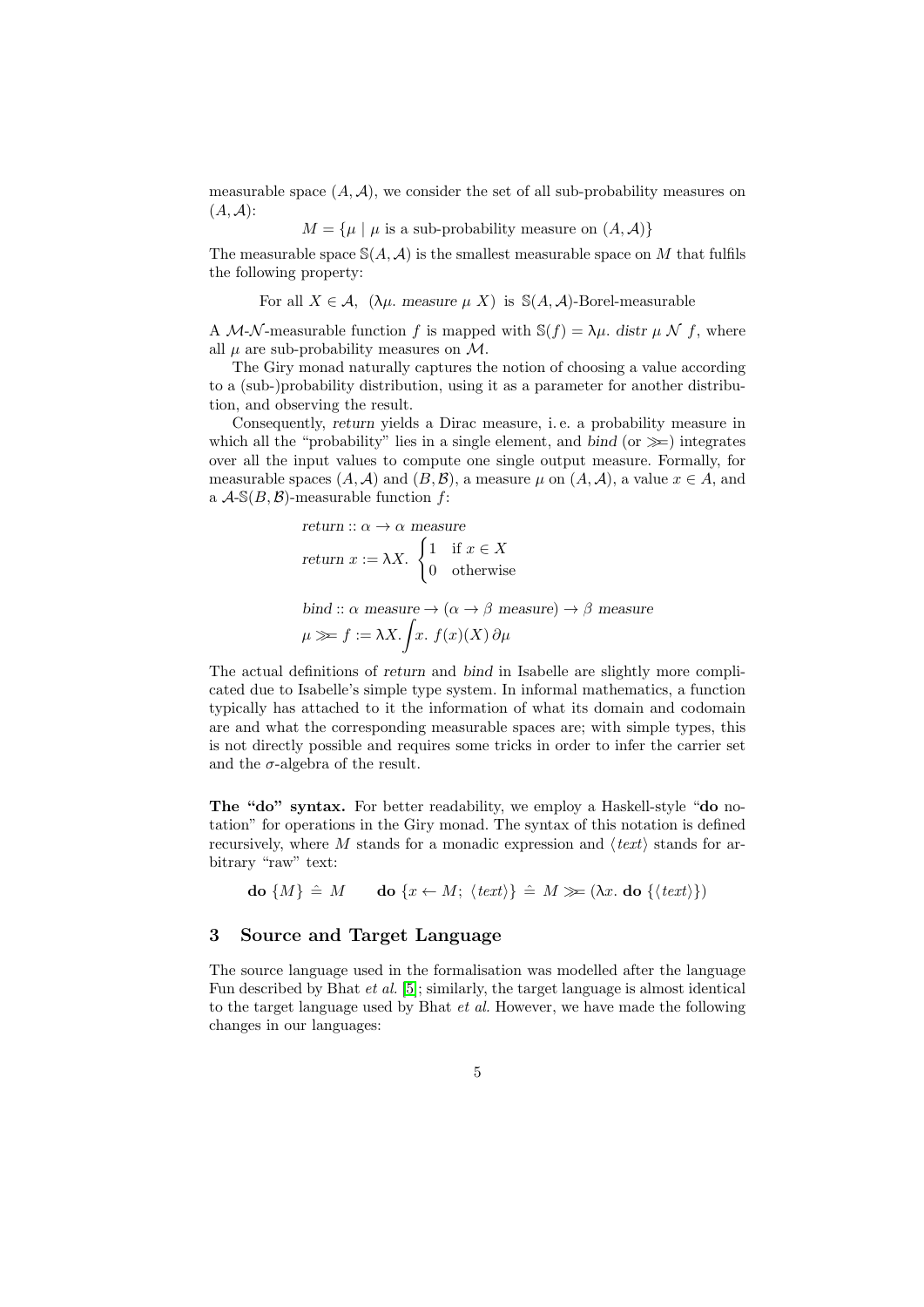- Variables are represented by de Bruijn indices.
- No sum types are supported. Consequently, the match-with construct is replaced with an IF-THEN-ELSE. Furthermore, booleans are a primitive type rather than represented as  $unit + unit$ .
- $-$  The type double is called real and it represents a real number with absolute precision as opposed to an IEEE 754 floating point number.

In the following subsections, we give the precise syntax, typing rules, and semantics of both our source language and our target language.

#### 3.1 Types, values, and operators

The source language and the target language share the same type system and the same operators. Figure [1](#page-5-0) shows the types and values that exist in our languages.<sup>[1](#page-5-1)</sup> Additionally, standard arithmetical and logical operators exist.

All operators are total, meaning that for every input value of their parameter type, they return a single value of their result type. This requires some nonstandard definitions for non-total operations such as division, the logarithm, and the square root. Non-totality could also be handled by implementing operators in the Giry monad by letting them return either a Dirac distribution with a single result or, when evaluated for a parameter on which they are not defined, the null measure. This, however, would probably complicate many proofs significantly.

To increase readability, we will use the following abbreviations:

- TRUE and FALSE stand for BoolVal True and BoolVal False, respectively.
- RealVal, IntVal, etc. will be omitted in expressions when their presence is implicitly clear from the context.

<span id="page-5-0"></span>

| datatype $pdf_type =$                                                               |
|-------------------------------------------------------------------------------------|
| $UNIT \mid \mathbb{B} \mid \mathbb{Z} \mid \mathbb{R}$   pdf_type $\times$ pdf_type |
| datatype $val =$                                                                    |
| UnitVal   BoolVal bool   IntVal int   RealVal real $  \langle x  \rangle$           |
| data type $pdf\_operator =$                                                         |
| $Fst$   Snd   Add   Mult   Minus   Less   Equals   And   Or   Not   Pow             |
| $Fact   Sqrt   Exp   Ln   Inverse   Pi   Cast pdf_type$                             |

Fig. 1: Types and values in source and target language

<span id="page-5-1"></span><sup>&</sup>lt;sup>1</sup> Note that bool, int, and real stand for the respective Isabelle types, whereas  $\mathbb{B}, \mathbb{Z},$ and  $\mathbb R$  stand for the source-/target-language types.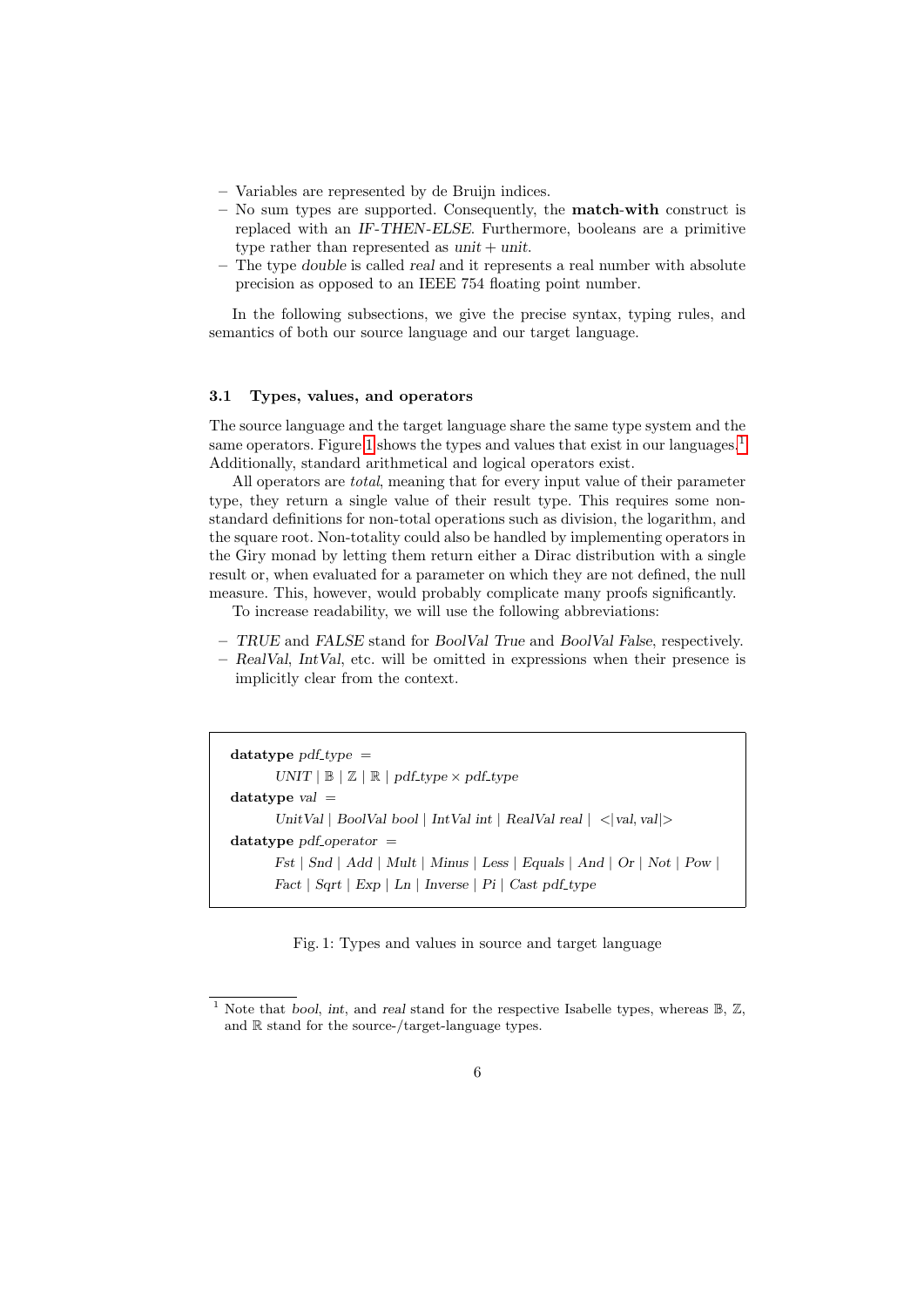Table 1: Auxiliary functions

<span id="page-6-0"></span>

| FUNCTION                      | DESCRIPTION                                                           |
|-------------------------------|-----------------------------------------------------------------------|
| $op$ -sem $op$ $v$            | semantics of operator $op$ applied to $v$                             |
| $op_type op t$                | result type of operator <i>op</i> for input type t                    |
|                               | dist_param_type dst parameter type of the built-in distribution dst   |
|                               | dist_result_type dst result type of the built-in distribution dst     |
| $dist$ -measure dst x         | built-in distribution $dst$ with parameter $x$                        |
| $dist\_dens \, dst \, x \, y$ | density of the built-in distribution $dst$ w. parameter x at value y  |
| type_of $\Gamma e$            | the unique t such that $\Gamma \vdash e : t$                          |
| $val_type$                    | the type of value v, e.g. val-type $(intVal 42) = INTEGR$             |
| $type\_universe$ t            | the set of values of type t                                           |
| countable_type t              | True iff type_universe t is a countable set                           |
| $free\_vars$ e                | the free variables in the expression $e$                              |
| e det                         | True iff e does not contain Random or Fail                            |
| $extract\_real x$             | returns y for $x = \text{RealVal } y$ (analogous for int, pair, etc.) |
| $return\_val$                 | return (stock_measure (val_type v)) v                                 |
| null_measure $M$              | measure with same measurable space as $M$ , but 0 for all sets        |

# 3.2 Auxiliary definitions

A number of auxiliary definitions are used in the definition of the semantics; Table [1](#page-6-0) lists some simple auxiliary functions. Additionally, the following two notions require a detailed explanation:

Stock measures. The stock measure for a type  $t$  is the "natural" measure on values of that type. This is defined as follows:

- For the countable types UNIT,  $\mathbb{B}, \mathbb{Z}$ : the count measure over the corresponding type universes
- For type  $\mathbb R$ : the embedding of the Lebesgue-Borel measure on  $\mathbb R$  with RealVal
- For  $t_1 \times t_2$ : the embedding of the product measure

stock\_measure $t_1 \otimes \text{stock\_measure } t_2$ 

with  $\lambda(v_1, v_2)$ .  $\langle v_1, v_2 | >$ 

Note that in order to save space and increase readability, we will often write  $\int x f x \partial t$  instead of  $\int x f x \partial st$  ock measure t in integrals.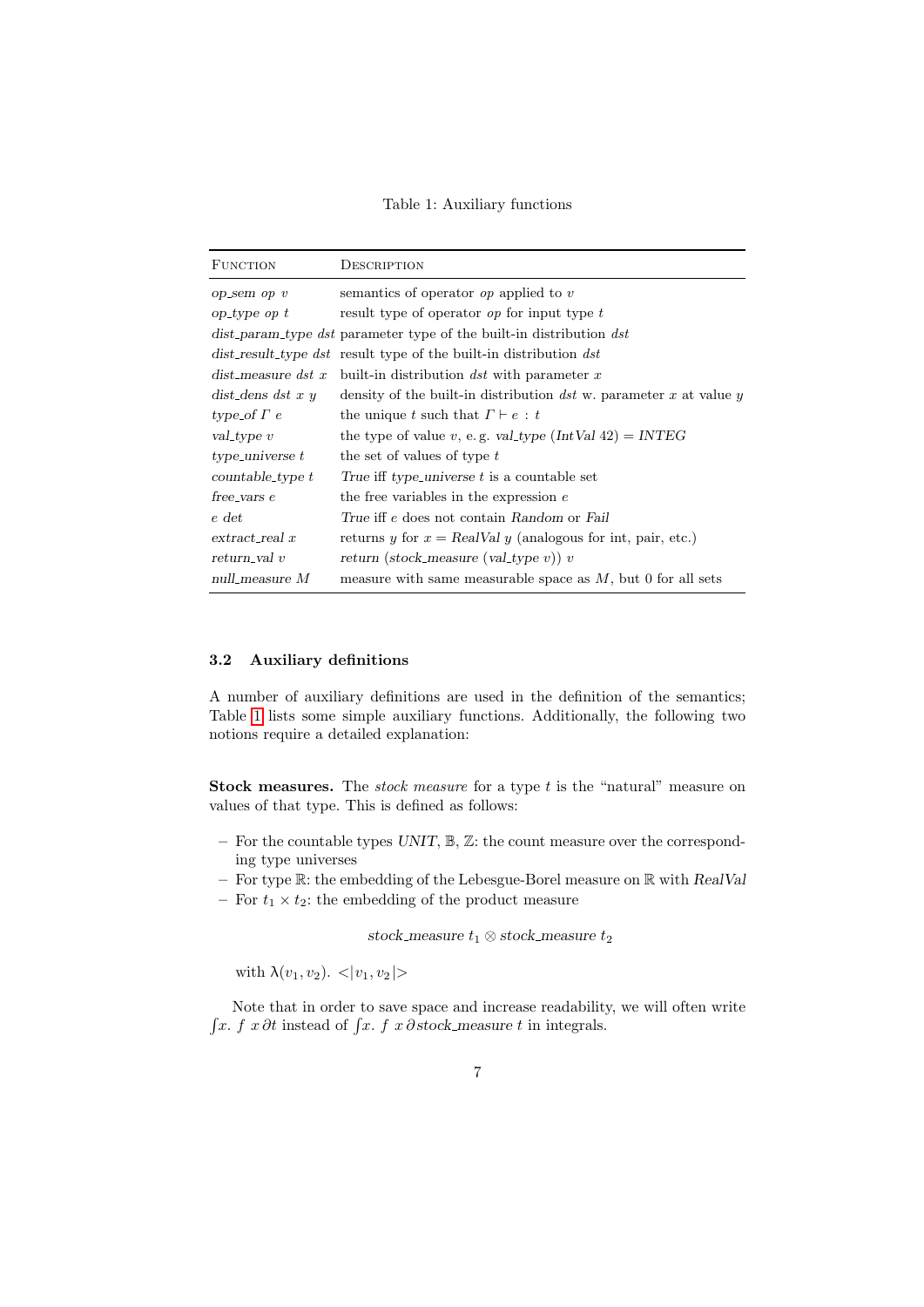State measure. Using the stock measure, we construct a measure on states in the context of a typing environment  $\Gamma$ . A state  $\sigma$  is well-formed w.r.t. to V and  $\Gamma$  if it maps every variable  $x \in V$  to a value of type  $\Gamma$  x and every variable  $\notin V$ to undefined. We fix  $\Gamma$  and a finite  $V$  and consider the set of well-formed states w. r. t. V and  $\Gamma$ . Another representation of these states are tuples in which the  $i$ -th component is the value of the  $i$ -th variable in V. The natural measure that can be given to such tuples is the finite product measure of the stock measures of the types of the variables:

state-measure 
$$
V \rightharpoondown \rightharpoondown \sum_{x \in V} \text{stock-measure} (r \rightharpoondown x)
$$

#### 3.3 Source language

<span id="page-7-0"></span> $datatype expr =$ Var nat | Val val | LET expr IN expr | pdf\_operator  $\frac{1}{2}$  expr, expr> | Random pdf dist | IF expr THEN expr  $E LSE$  expr | Fail pdf type

#### Fig. 2: Source language expressions

Figure [2](#page-7-0) shows the syntax of the source language. It contains variables (de Bruijn), values, LET-expressions (again de Bruijn), operator application, pairs, sampling a parametrised built-in random distribution, IF-THEN-ELSE and failure. We omit the constructor Val when its presence is obvious from the context.

Figures [3](#page-8-0) and [4](#page-8-1) show the typing rules and the monadic semantics of the source language.

Figure [5](#page-9-0) shows the built-in distributions of the source language, their parameter types and domains, the types of the random variables they describe, and their density functions in terms of their parameter. When given a parameter outside their domain, they return the null measure. We support the same distributions as Bhat et al., except for the Beta and Gamma distributions (merely because we have not formalised them yet).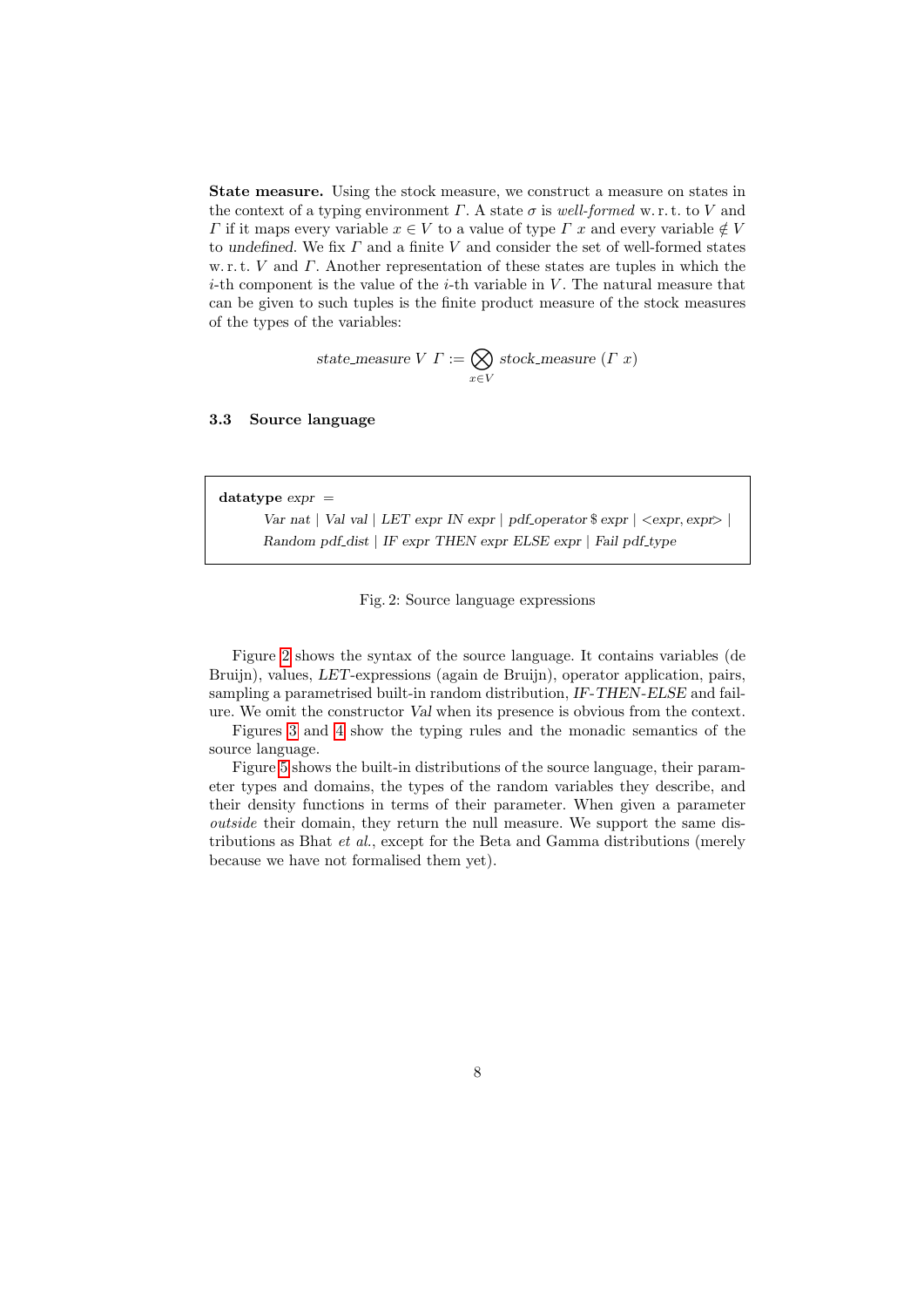<span id="page-8-0"></span>
$$
\begin{array}{ccc}\n\overline{I \vdash \text{Val } v : \text{val_type } v} & \overline{I \vdash \text{Var } x : \Gamma x} & \overline{I \vdash \text{fail } t : t} \\
\frac{\Gamma \vdash e : t & \text{op_type } op \ t = \text{Some } t'}{\Gamma \vdash op \$ e : t'} & \frac{\Gamma \vdash e_1 : t_1 & \Gamma \vdash e_2 : t_2}{\Gamma \vdash < e_1, e_2 > : t_1 \times t_2} \\
\frac{\Gamma \vdash b : \mathbb{B} & \Gamma \vdash e_1 : t & \Gamma \vdash e_2 : t}{\Gamma \vdash \text{IFb } \text{THEN } e_1 \text{ ELSE } e_2 : t} & \frac{\Gamma \vdash e_1 : t_1 & t_1 \bullet \Gamma \vdash e_2 : t_2}{\Gamma \vdash \text{LET } e_1 \text{ IN } e_2 : t_2} \\
\frac{\Gamma \vdash e : \text{dist\_param\_type } dst}{\Gamma \vdash \text{Random } dst \text{ } e : \text{dist\_result\_type } dst}\n\end{array}
$$

Fig. 3: Typing rules of the source language

<span id="page-8-1"></span>

Fig. 4: Semantics of the source language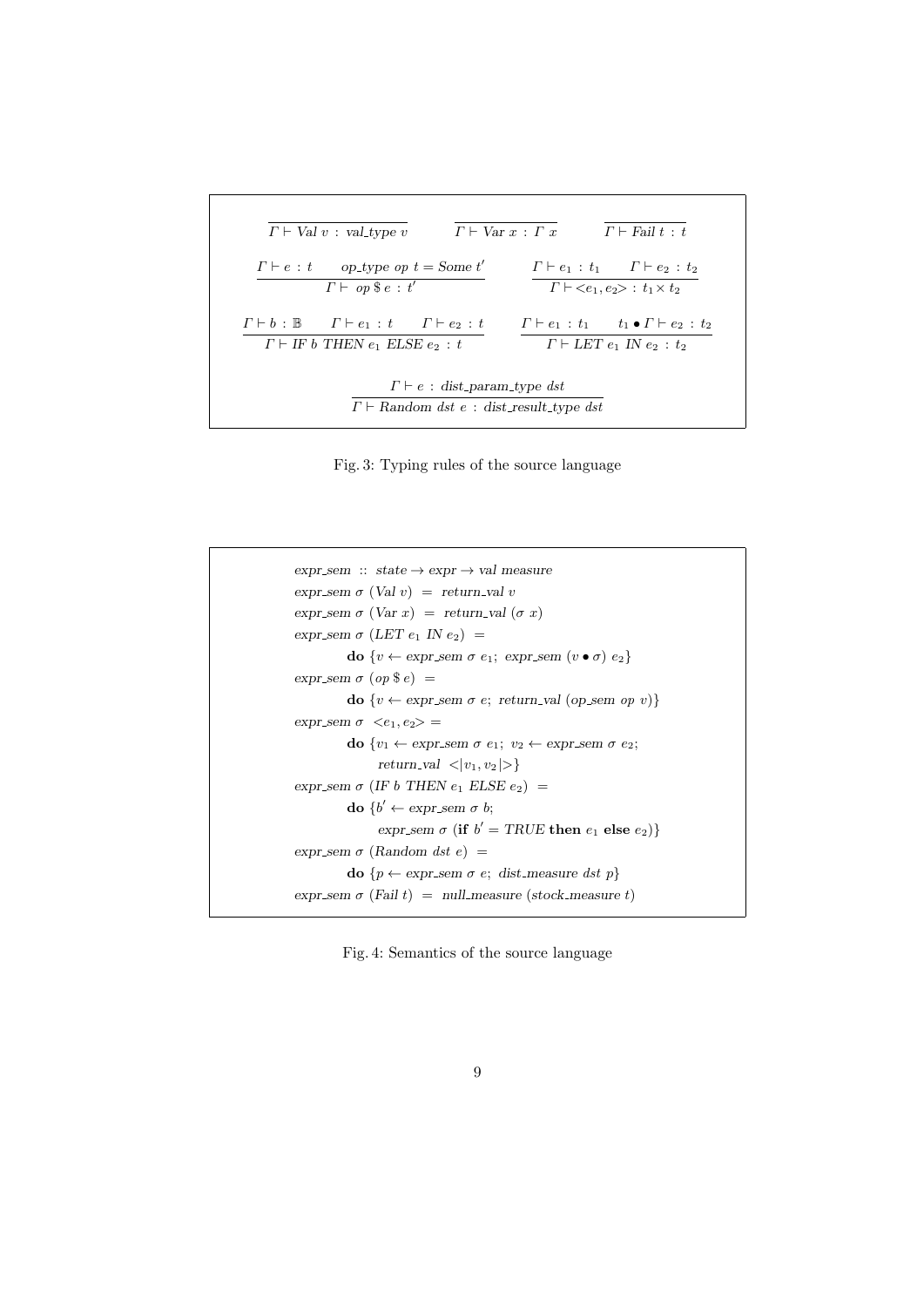<span id="page-9-0"></span>

| <b>DISTRIBUTION</b> |                              | PARAM. DOMAIN                                 | <b>TYPE</b>  | DENSITY FUNCTION                                                                                                         |
|---------------------|------------------------------|-----------------------------------------------|--------------|--------------------------------------------------------------------------------------------------------------------------|
| Bernoulli           | $\mathbb R$                  | $p \in [0;1]$                                 | $\mathbb{B}$ | $\lambda x. \begin{cases} p & \text{for } x = \text{TRUE} \\ 1-p & \text{for } x = \text{FALSE} \end{cases}$             |
| UniformInt          |                              | $\mathbb{Z} \times \mathbb{Z}$ $p_1 \leq p_2$ | $\mathbb Z$  | $\lambda x. \frac{\langle x \in [p_1; p_2] \rangle}{p_2 - p_1 + 1}$                                                      |
| UniformReal         | $\mathbb{R}\times\mathbb{R}$ | $p_1 < p_2$                                   | $\mathbb R$  | $\lambda x. \frac{\langle x \in [p_1; p_2] \rangle}{p_2 - p_1}$                                                          |
| Gaussian            | $\mathbb{R}\times\mathbb{R}$ | $p_2 > 0$                                     | $\mathbb R$  | $\lambda x. \frac{1}{\sqrt{2\pi p_2^2}} \cdot \exp\left(-\frac{(x-p_1)^2}{2p_2^2}\right)$                                |
| Poisson             | $\mathbb R$                  | $p\geq 0$                                     |              | $\mathbb{Z}$ $\lambda x. \begin{cases} \exp(-p) \cdot p^x/x! & \text{for } x \geq 0 \\ 0 & \text{otherwise} \end{cases}$ |

Fig. 5: Built-in distributions of the source language.

The density functions are given in terms of the parameter  $p$ , which is of the type given in the column "parameter type". If  $p$  is of a product type,  $p_1$  and  $p_2$  stand for the two components of p.

#### 3.4 Deterministic expressions

We call an expression *e* deterministic (written as "*e* det") if it contains no occurrence of Random or Fail. Such expressions are of particular interest: if all their free variables have a fixed value, they return precisely one value, so we can define a function expr\_sem\_rf<sup>[2](#page-9-1)</sup> that, when given a state  $\sigma$  and a deterministic expression e, returns this single value. This function can be seen as a non-monadic analogue to expr\_sem and its definition is therefore analogous and is not shown here. The function expr sem has the following property (assuming that e is deterministic and well-typed and  $\sigma$  is a valid state):

$$
expr.sem \sigma e = return (expr.sem.fr \sigma e)
$$

This property will enable us to convert deterministic source-language expressions into "equivalent" target-language expressions.

# 3.5 Target language

The target language is again modelled very closely after the one by Bhat *et al.* [\[5\]](#page-22-0). The type system and the operators are the same as in the source language. The

<span id="page-9-1"></span><sup>&</sup>lt;sup>2</sup> In Isabelle, the expression *randomfree* is used instead of *deterministic*, hence the "rf" suffix. This is in order to emphasise the syntactical nature of the property. Note that a syntactically deterministic expression is not truly deterministic if the variables it contains are randomised over, which can be the case.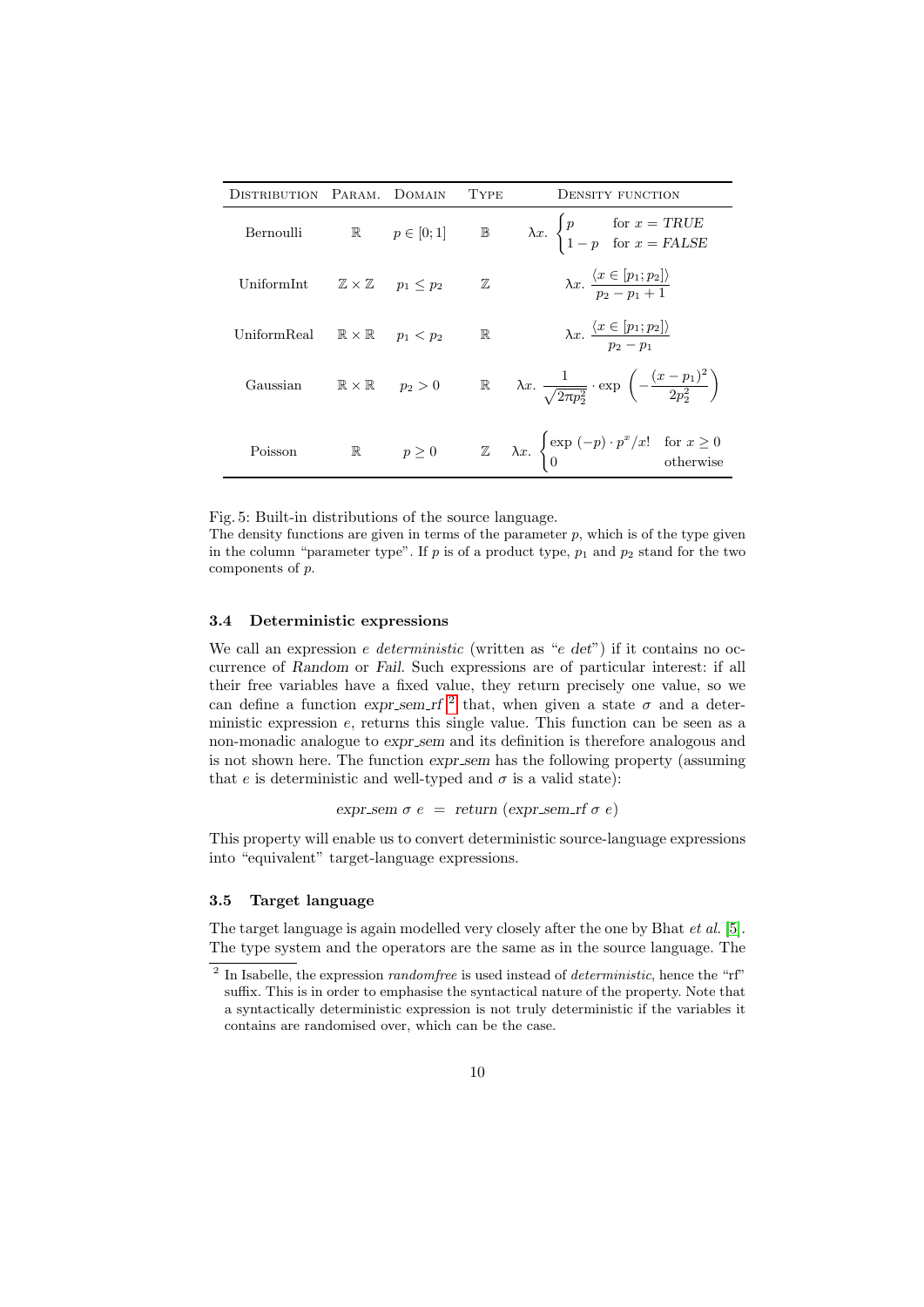key difference is that the Random construct has been replaced by an integral. As a result, while expressions in the source language return a measure space, expressions in the target language always return a single value.

Since our source language lacks sum types, so does our target language. Additionally, our target language differs from the one by Bhat et al. in the following respects:

- Our language has no function types; since functions only occur as integrands and as final results (as the compilation result is a density function), we can simply define integration to introduce the integration variable as a bound variable and let the final result contain a single free variable with de Bruijn index 0, i.e. there is an implicit  $\lambda$  abstraction around the compilation result.
- Evaluation of expressions in our target language can never fail. In the language by Bhat et al., failure is used to handle undefined integrals; we, on the other hand, use the convention of Isabelle's measure theory library, which returns 0 for integrals of non-integrable functions. This has the advantage of keeping the semantics simple, which makes proofs considerably easier.
- Our target language does not have LET-bindings, since, in contrast to the source language, they would be semantically superfluous here. However, they are still useful in practice since they yield shorter expressions and can avoid multiple evaluation of the same term; they could be added with little effort.

Figures [6,](#page-11-0) [7,](#page-11-1) and [8](#page-11-2) show the syntax, typing rules, and semantics of the target language.

The matter of target-language semantics in the papers by Bhat et al. is somewhat unclear. In the 2012 POPL paper [\[4\]](#page-22-1), the only semantics given for the target language is a vague denotational rule for the integral. In the 2013 TACAS paper [\[5\]](#page-22-0), no target-language semantics is given at all; it is only said that "standard CBV small-step evaluation" is used. The extended version of this paper currently submitted for publication [\[6\]](#page-23-2) indeed gives some small-step evaluation rules, but only for simple cases. In particular, none of these publications give the precise rules for evaluating integral expressions. It is quite unclear to us how small-step evaluation of integral expressions is possible in the first place. Another issue is how to handle evaluation of integral expressions where the integrand evaluates to  $\perp$  for some values.<sup>[3](#page-10-0)</sup>

Converting deterministic expressions. The auxiliary function  $\exp(r \cdot r f \cdot t \cdot c)$ . which will be used in some rules of the compiler that handle deterministic expressions, is of particular interest. We mentioned earlier that deterministic source-language expressions can be converted to equivalent target-language expressions.[4](#page-10-1) This function does precisely that. Its definition is mostly obvious,

<span id="page-10-0"></span><sup>&</sup>lt;sup>3</sup> We do not have this problem since in our target language, as mentioned before, evaluation cannot fail.

<span id="page-10-1"></span> $4$  Bhat *et al.* say that a deterministic expression "is also an expression in the target language syntax, and we silently treat it as such" [\[5\]](#page-22-0)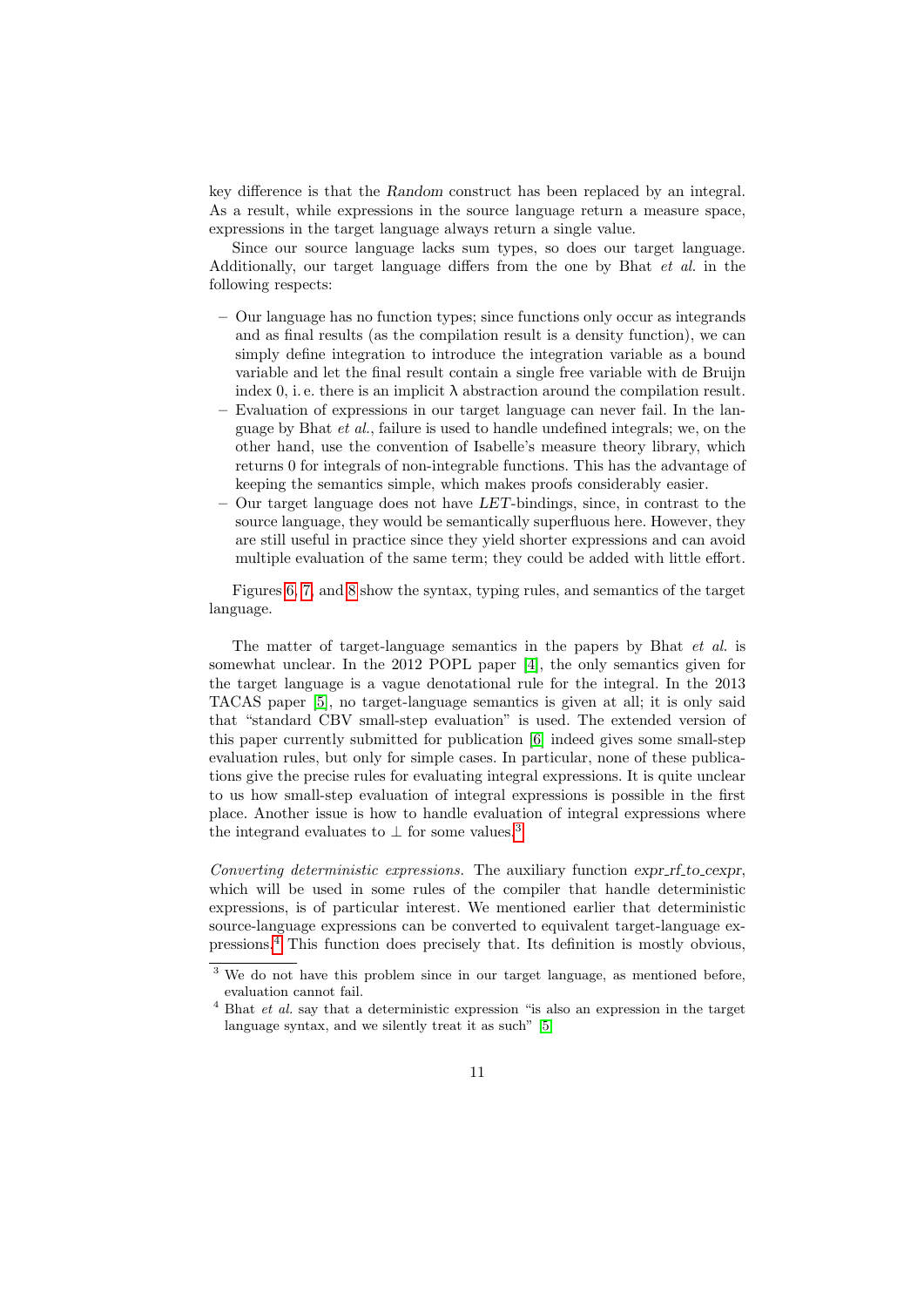<span id="page-11-0"></span> $datatype \c{expr}$ 

CVar nat | CVal val | pdf operator  $\csc c$  cexpr |  $\langle$  cexpr, cexpr $\rangle_c$  |  $\textit{IF}_{\text{c}}$ cexpr THEN cexpr ELSE cexpr  $\mid \int_{\text{c}} \text{cexpr} \, \partial \text{pdf\_type}$ 



<span id="page-11-1"></span>

Fig. 7: Typing rules for target language

<span id="page-11-2"></span> $cexpr.sem :: state \rightarrow cexpr \rightarrow val$ cexpr\_sem  $\sigma$  (CVal v) = v cexpr\_sem  $\sigma$  (CVar x) =  $\sigma$  x cexpr\_sem  $\sigma \prec e_1, e_2 \succ_c \; = \; \langle \; | \text{cexpr\_sem} \; \sigma \; e_1, \text{cexpr\_sem} \; \sigma \; e_2 | \; \rangle$ cexpr sem  $\sigma$  op  $\epsilon$  e = op sem op (cexpr sem  $\sigma$  e) cexpr\_sem  $\sigma$  (IF<sub>c</sub> b THEN e<sub>1</sub> ELSE e<sub>2</sub>) = (if cexpr\_sem  $\sigma b = TRUE$  then cexpr\_sem  $\sigma e_1$  else cexpr\_sem  $\sigma e_2$ ) cexpr\_sem  $\sigma$  ( $\int_{c} e \partial t$ ) = RealVal ( $\int x$ . extract\_real (cexpr\_sem  $(x \bullet \sigma) e$ ) ∂stock\_measure t)

Fig. 8: Semantics of target language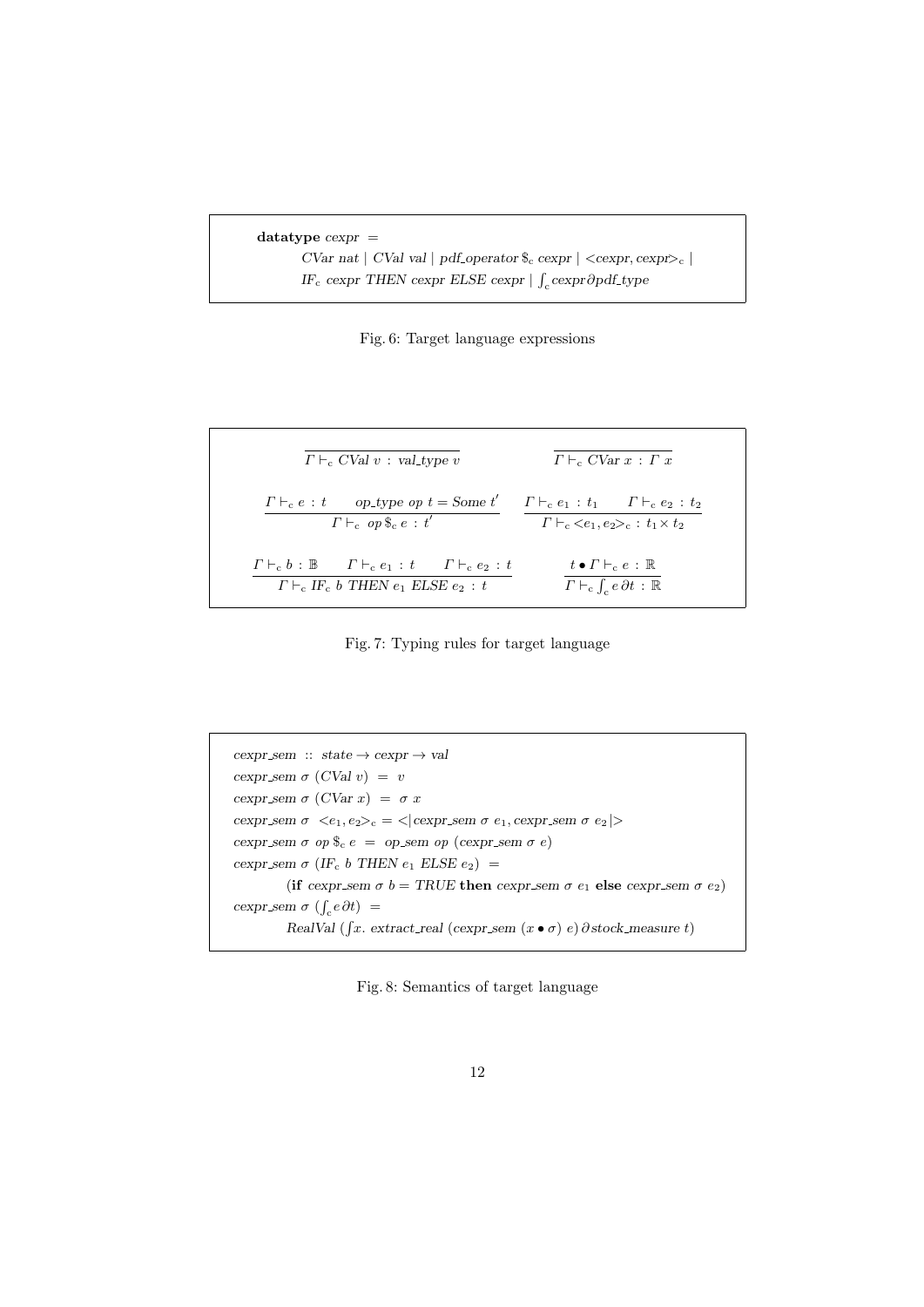apart from the LET case. Since our target language does not have a LET construct, the function must resolve LET-bindings in the source-language expression by substituting the bound expression.

expr rf to cexpr satisfies the following equality for any deterministic sourcelanguage expression e:

cexpr sem  $\sigma$  (expr rf to cexpr e) = expr sem rf  $\sigma$  e

# <span id="page-12-0"></span>4 Abstract compiler

The correctness proof is done in two steps using a refinement approach: first, we define and prove correct an abstract compiler that returns the density function as an abstract mathematical function. We then define an analogous concrete compiler that returns a target-language expression and show that it is a refinement of the abstract compiler, which will allow us to lift the correctness result from the latter to the former.

#### 4.1 Density contexts

First, we define the notion of a *density context*, which holds the context data the compiler will require to compute the density of an expression. A density context is a tuple  $\Upsilon = (V, V', \Gamma, \delta)$  that contains the following information:

- $-$  The set V of random variables in the current context. These are the variables that are randomised over.
- $-$  The set  $V'$  of parameter variables in the current context. These are variables that may occur in the expression, but are not randomised over but treated as constants.
- The type environment  $\Gamma$
- A density function  $\delta$  that returns the common density of the variables V under the parameters V'. Here,  $\delta$  is a function from space (state\_measure (V $\cup$  $V'$ )  $\Gamma$ ) to the extended real numbers.

A density context  $(V, V', \Gamma, \delta)$  describes a parametrised measure on the states on  $V \cup V'$ . Let  $\rho \in space$  (state\_measure V'  $\Gamma$ ) be a parameter state. We write

dens\_ctxt\_measure  $(V, V', \Gamma, \delta)$   $\rho$ 

for the measure obtained by taking state measure  $V \Gamma$ , transforming it by merging a given state  $\sigma$  with the parameter state  $\rho$  and finally applying the density  $\delta$  on the resulting image measure. The Isabelle definition of this is:

 $dens\_ctxt\_measure :: dens\_ctxt \rightarrow state \rightarrow state \space measure$ dens\_ctxt\_measure  $(V, V', \Gamma, \delta)$   $\rho =$  density (distr (state\_measure V  $\Gamma$ ) (state\_measure  $(V \cup V')$   $\Gamma$ )  $(\lambda \sigma$ . merge  $V$   $V'$   $(\sigma, \rho))$ )  $\delta$ 

Informally, dens\_ctxt\_measure describes the measure obtained by integrating over the variables  $\{v_1, \ldots, v_m\} = V$  while treating the variables  $\{v'_1, \ldots, v'_n\} =$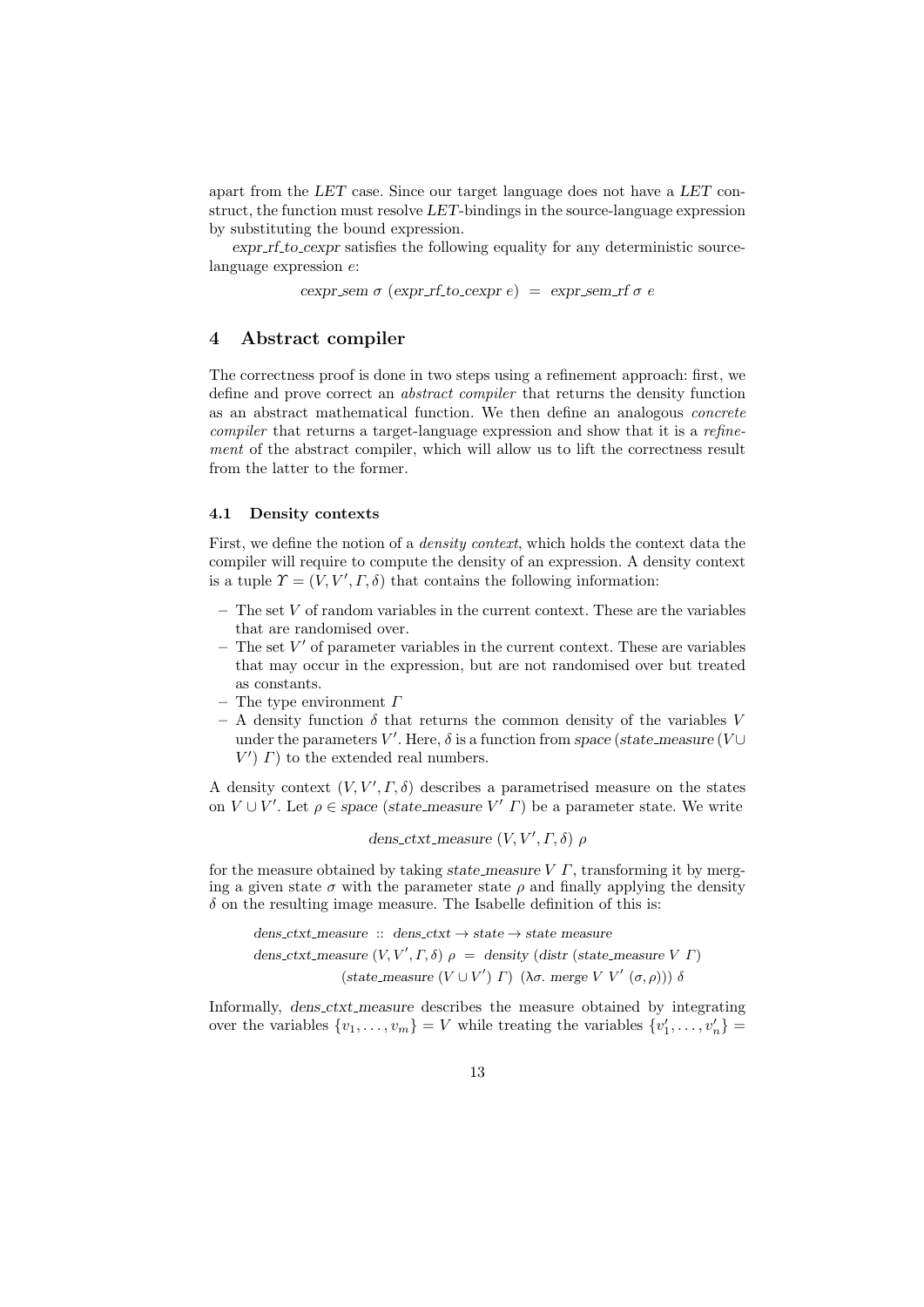$V'$  as parameters. The evaluation of an expression e with variables from  $V \cup V'$ in this context is effectively a function

$$
\lambda v'_1 \ldots v'_n \cdot \int v_1 \ldots \int v_m \cdot \text{expr.sem}(v_1, \ldots, v_m, v'_1, \ldots, v'_n) e \cdot \delta(v_1, \ldots, v_m, v'_1, \ldots, v'_n) \partial \Gamma(v_1 \ldots \partial \Gamma(v_m))
$$

A density context is well-formed (predicate density context in Isabelle) if:

- $-$  V and  $V'$  are finite and disjoint
- $\delta \sigma \geq 0$  for any  $\sigma \in space$  (state\_measure  $(V \cup V')$ )  $\Gamma$ )
- $\delta$  is Borel-measurable w.r.t. state\_measure  $(V \cup V')$  I
- the measure dens ctxt measure  $(V, V', \Gamma, \delta)$   $\rho$  is a sub-probability measure for any  $\rho \in space$  (state\_measure  $V'$   $\Gamma$ )

#### 4.2 Definition

As a first step, we have implemented an abstract density compiler as an inductive predicate  $\Upsilon \vdash_{d} e \Rightarrow f$ , where  $\Upsilon$  is a density context, e is a source-language expression and f is a function of type val state  $\rightarrow$  val  $\rightarrow$  ereal. Its first parameter is a state that assigns values to the free variables in  $e$  and its second parameter is the value for which the density is to be computed. The compiler therefore computes a density function that is parametrised with the values of the nonrandom free variables in the source expression.

The compilation rules are very similar to those by Bhat et al. [\[5\]](#page-22-0), except for the following adaptations:

- Bhat et al. handle IF-THEN-ELSE with the "match" rule for sum types. As we do not support sum types, we have a dedicated rule for IF-THEN-ELSE.
- The use of de Bruijn indices requires shifting of variable sets and states whenever the scope of a new bound variable is entered; unfortunately, this makes some rules somewhat technical.
- We do not provide any compiler support for *deterministic LET*-bindings. They are semantically redundant, as they can always be expanded without changing the semantics of the expression. In fact, they have to be unfolded for compilation, so they can be regarded as a feature that adds convenience, but no expressivity.

The following list shows the standard compilation rules adapted from Bhat  $et al., plus a rule for multiplication with a constant.<sup>5</sup> The functions *marg-dens*$  $et al., plus a rule for multiplication with a constant.<sup>5</sup> The functions *marg-dens*$  $et al., plus a rule for multiplication with a constant.<sup>5</sup> The functions *marg-dens*$ and marg\_dens2 compute the marginal density of one and two variables by "integrating away" all the other variables from the common density  $\delta$ . The function branch prob computes the probability of being in the current branch of execution by integrating over all the variables in the common density  $\delta$ .

<span id="page-13-0"></span><sup>5</sup> Additionally, three congruence rules are required for technical reasons. These rules are required because the abstract and the concrete result may differ on a null set and outside their domain.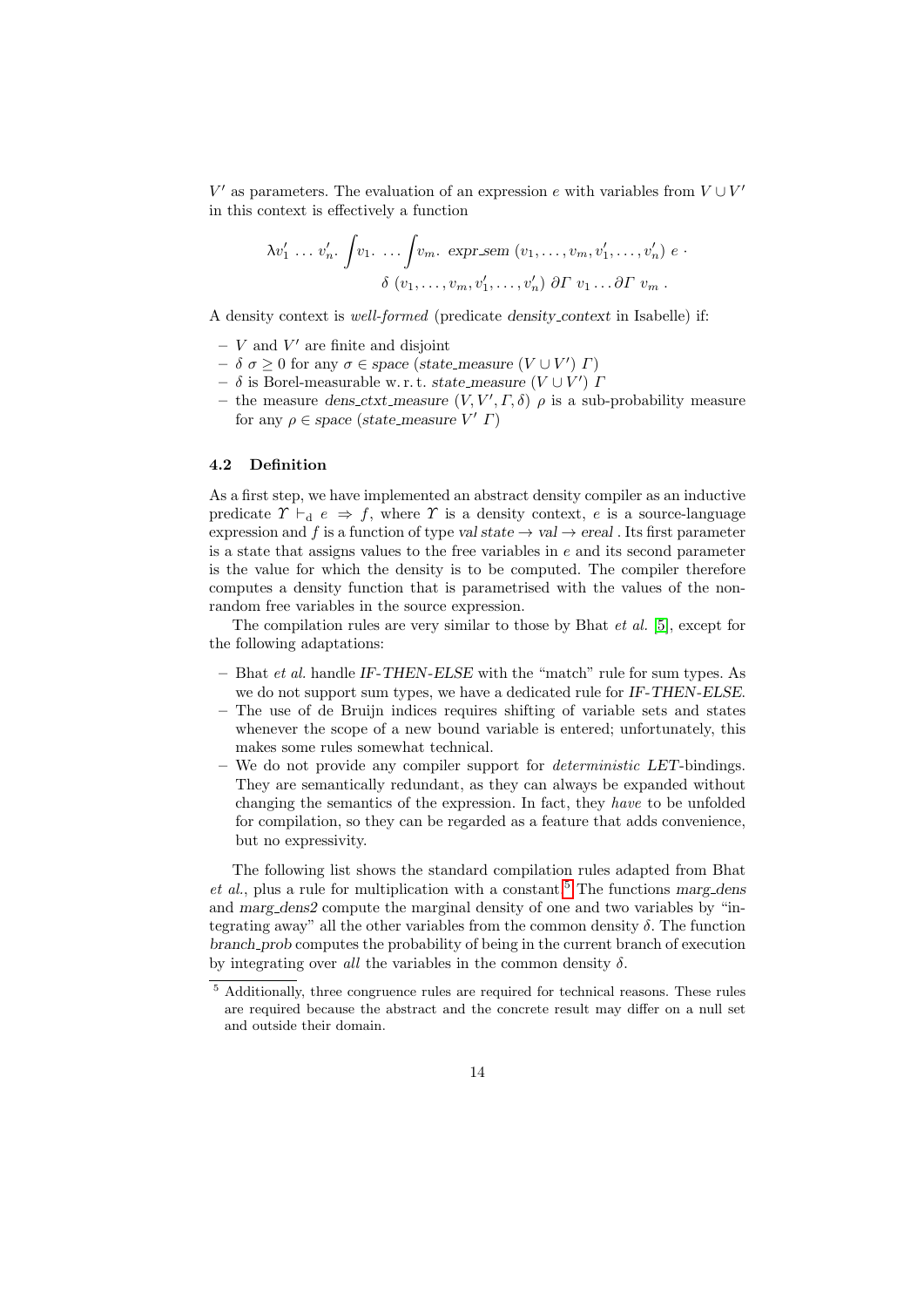HD-VAL  
\n
$$
\frac{\text{countable-type (val-type } v)}{(V, V', \Gamma, \delta) \vdash_d \text{Val } v \Rightarrow \lambda \rho x. \text{ branch-prob } (V, V', \Gamma, \delta) \rho \cdot \langle x = v \rangle}
$$
\nHD-VAR  
\n
$$
\frac{x \in V}{(V, V', \Gamma, \delta) \vdash_d \text{Var } x \Rightarrow \text{marg.dens } (V, V', \Gamma, \delta) \cdot x}
$$
\nHD-PAIR  
\n
$$
\frac{x \in V}{(V, V', \Gamma, \delta) \vdash_d \text{Var } x, \text{Var } y \Rightarrow \text{marg.dens } (V, V', \Gamma, \delta) \cdot x \cdot y}
$$
\nHD-EAL  
\n
$$
\frac{(V, V', \Gamma, \delta) \vdash_d \text{Var } x, \text{Var } y \Rightarrow \text{marg.dens } 2(V, V', \Gamma, \delta) \cdot x \cdot y}{(V, V', \Gamma, \delta) \vdash_d \text{Var } y, \text{Var } y, \text{Var } y}
$$
\nHD-EIT  
\n
$$
\frac{(0, V \cup V', \Gamma, \delta) \vdash_d \text{Var } \rho (x + 1))}{(V, V', \Gamma, \delta) \vdash_d \text{Var } \rho (x + 1))} \frac{(1 - 1) \cdot 1}{(1 - 1) \cdot 1} \frac{(1 - 1) \cdot 1}{(1 - 1) \cdot 1} \frac{(1 - 1) \cdot 1}{(1 - 1) \cdot 1} \frac{(1 - 1) \cdot 1}{(1 - 1) \cdot 1} \frac{(1 - 1) \cdot 1}{(1 - 1) \cdot 1} \frac{(1 - 1) \cdot 1}{(1 - 1) \cdot 1} \frac{(1 - 1) \cdot 1}{(1 - 1) \cdot 1} \frac{(1 - 1) \cdot 1}{(1 - 1) \cdot 1} \frac{(1 - 1) \cdot 1}{(1 - 1) \cdot 1} \frac{(1 - 1) \cdot 1}{(1 - 1) \cdot 1} \frac{(1 - 1) \cdot 1}{(1 - 1) \cdot 1} \frac{(1 - 1) \cdot 1}{(1 - 1) \cdot 1} \frac{(1 - 1) \cdot 1}{(1 - 1) \cdot 1} \frac{(1 - 1) \cdot 1}{(1 - 1) \cdot 1} \frac{(1 - 1) \cdot 1}{(1
$$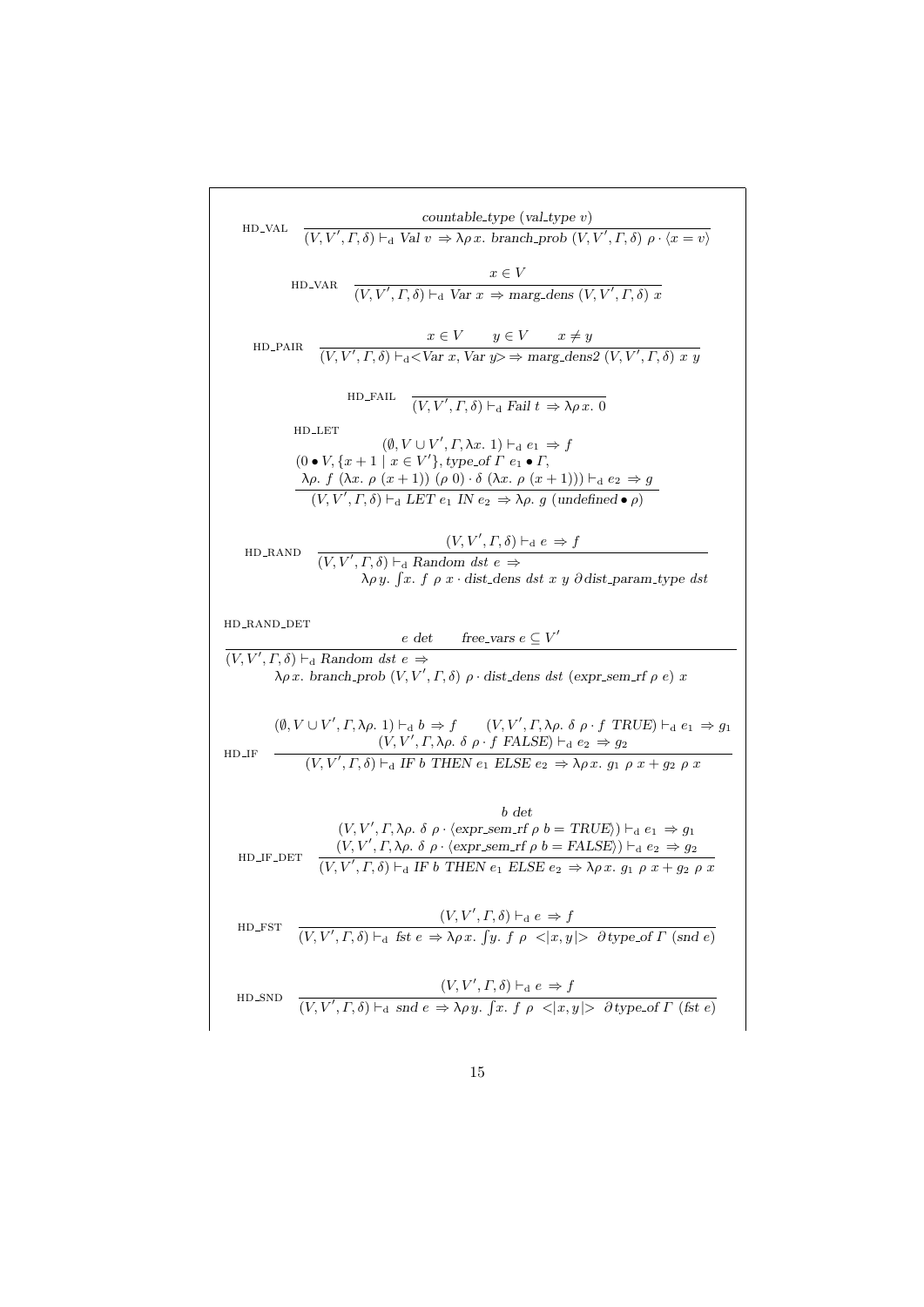HD-OP-DISCR  
\ncountable\_type (type\_of (op § e)) 
$$
(V, V', \Gamma, \delta) \vdash_d e \Rightarrow f
$$
  
\n $(V, V', \Gamma, \delta) \vdash_d op$  §  $e \Rightarrow \lambda \rho y$ .  $\int x$ .  $\langle op\_\text{sem} op x = y \rangle \cdot f \rho x$   $\partial \text{type-off } \Gamma e$   
\nHD-NEG  
\n $(V, V', \Gamma, \delta) \vdash_d e \Rightarrow f$   
\nHD-ABC  
\n $e'$  det  
\nfree-verser  $e' \subseteq V'$   $(V, V', \Gamma, \delta) \vdash_d e \Rightarrow f$   
\nHD-ADDC  
\n $e'$  det  
\nfree-verser  $e' \subseteq V'$   $(V, V', \Gamma, \delta) \vdash_d e \Rightarrow f$   
\nHD-MULTC  
\n $c \neq 0$   $(V, V', \Gamma, \delta) \vdash_d e \Rightarrow f$   
\nHD-MULTC  
\n $\frac{c \neq 0}{(V, V', \Gamma, \delta) \vdash_d e \cdot \text{Val (RealVal } c) \Rightarrow \lambda \rho x \cdot f \rho (x/c) / |c|}$   
\nHD-ADD  
\n $(V, V', \Gamma, \delta) \vdash_d e \cdot \text{Val (RealVal } c) \Rightarrow \lambda \rho x \cdot f \rho (x/c) / |c|$   
\nHD-ADD  
\n $(V, V', \Gamma, \delta) \vdash_d e_1 + e_2 \Rightarrow \lambda \rho z \cdot \int x \cdot f \rho \langle x, z - x \rangle > \partial \text{type-off } \Gamma e_1$   
\nHD-INV  
\n $(V, V', \Gamma, \delta) \vdash_d e \Rightarrow f$   
\nHD-INV  
\n $(V, V', \Gamma, \delta) \vdash_d e \Rightarrow f$   
\nHD-EXP  
\n $(V, V', \Gamma, \delta) \vdash_d e \Rightarrow f$   
\n $(V, V', \Gamma, \delta) \vdash_d e \Rightarrow f$   
\nHD-EXP  
\n $(V, V', \Gamma, \delta) \vdash_d e \Rightarrow f$   
\nHD-EXP  
\n $(V, V', \Gamma, \delta) \vdash_d e \Rightarrow f$   
\n $(V, V', \Gamma, \delta) \vdash_d e \Rightarrow f$   
\n $(V, V',$ 

Consider the following simple example program:

IF Random Bernoulli 0.25 THEN 0 ELSE 1

Applying the abstract compiler yields the following HOL function:

branch prob $(\emptyset, \emptyset, \Gamma, \lambda \rho$ . branch prob $(\emptyset, \emptyset, \Gamma, \lambda \rho. 1)$ <br/> $\rho$  \* dist\_dens Bernoulli 0.25 True)  $\rho \cdot (x = 0) +$ branch prob $(\emptyset, \emptyset, \Gamma, \lambda\rho.$ branch prob $(\emptyset, \emptyset, \Gamma, \lambda\rho.$ 1) $\rho$  \* dist\_dens Bernoulli 0.25 False)  $\rho \cdot \langle x = 1 \rangle$ 

Since the branch prob in this example is merely the integral over the empty set of variables, this simplifies to:

> $\lambda \rho$  x. dist\_dens Bernoulli 0.25  $\rho$  True ·  $\langle x = 0 \rangle$  + dist dens Bernoulli 0.25  $\rho$  False ·  $\langle x = 1 \rangle$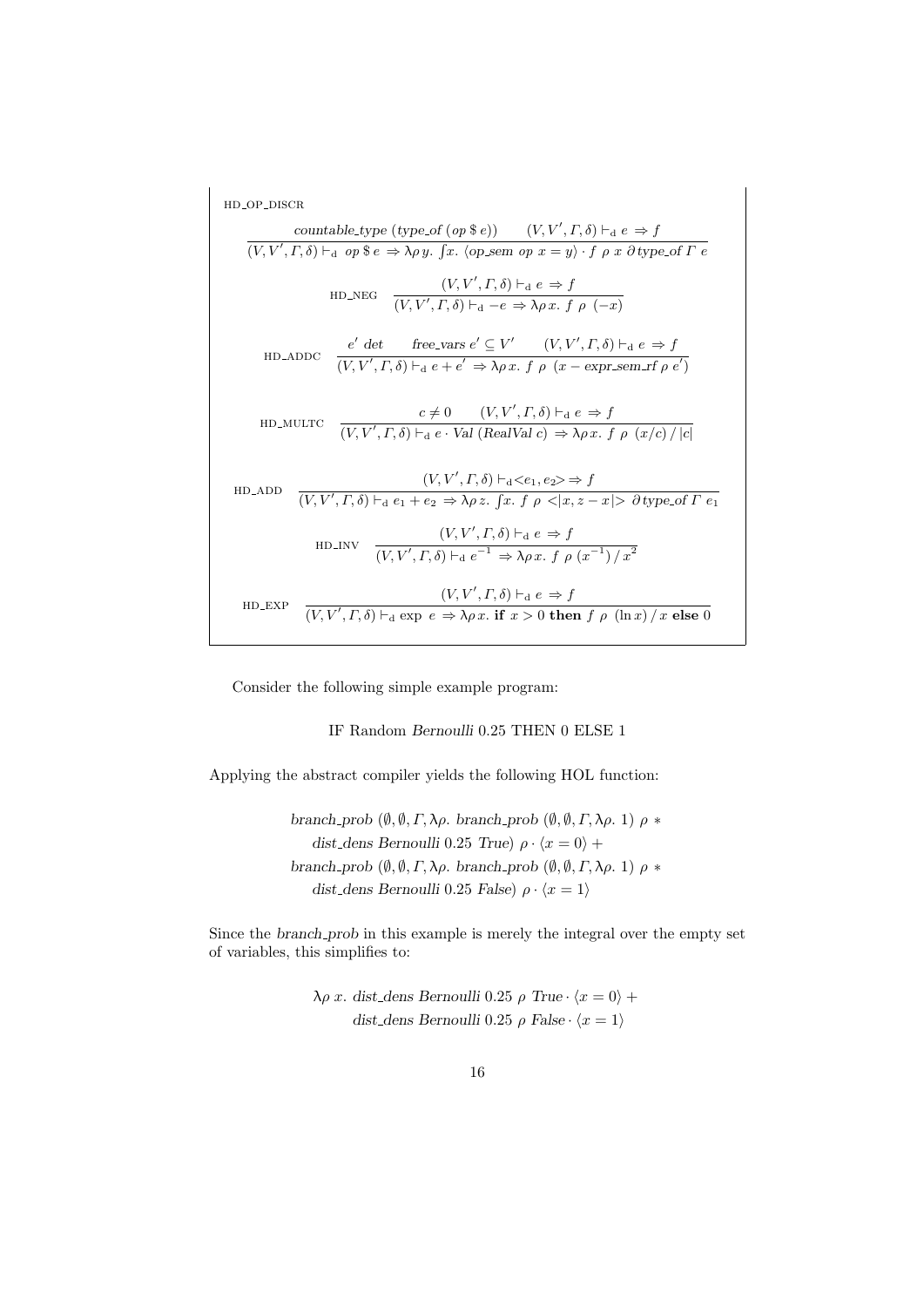#### 4.3 Soundness proof

We proved the following soundness result for the abstract compiler: <sup>[6](#page-16-0)</sup>

lemma expr has density sound: assumes  $(\emptyset, \emptyset, \Gamma, \lambda \rho, 1) \vdash_d e \Rightarrow f$  and  $\Gamma \vdash e : t$  and free\_vars  $e = \emptyset$ shows has subprob density (expr sem  $\sigma$  e) (stock measure t) (f ( $\lambda x$ . undefined))

where has subprob density  $M N f$  is an abbreviation for the following four facts: applying the density f to N yields  $M$ , M is a sub-probability measure, f is  $N$ -Borel-measurable, and  $f$  is non-negative on its domain.

The lemma above follows easily from the following generalised lemma:

lemma expr has density sound aux: assumes  $(V, V', \Gamma, \delta) \vdash_d e \Rightarrow f$  and  $\Gamma \vdash e : t$  and density\_context  $V V' \Gamma \delta$  and free\_vars  $e \subseteq V \cup V'$ shows has parametrized subprob density (state measure  $V'(\Gamma)$ )  $(\lambda \rho. \text{ do } {\sigma \leftarrow dens\_ctxt\_measure (V, V', \Gamma, \delta) \rho; expr\_sem \sigma e})$  $(\text{stock\_measure } t)$  f

where has parametrized subprob density  $R$   $M$   $N$   $f$  means that  $f$  is Borelmeasurable w. r. t.  $R \otimes N$  and that for any parameter state  $\rho$  from R, the predicate has subprob density  $(M \rho) N (f \rho)$  holds.

The proof is by induction on the definition of the abstract compiler. In many cases, the monad laws for the Giry monad allow restructuring the induction goal in such a way that the induction hypothesis can be applied directly; in the other cases, the definitions of the monadic operations need to be unfolded and the goal is essentially to show that two integrals are equal and that the output produced is well-formed.

The proof given by Bhat *et al.* [\[6\]](#page-23-2) (which we were unaware of while working on our own proof) is analogous to ours, but much more concise due to the fact that side conditions such as measurability, integrability, non-negativity, and so on are not proven explicitly and many important (but uninteresting) steps are skipped or only hinted at.

It should be noted that in the draft of an updated version of their 2013 paper [\[6\]](#page-23-2), Bhat et al. added a scaling rule for real distributions similar to our HD\_MULTC rule. However, in the process of our formal proof, we found that their rule was too liberal: while our rule only allows multiplication with a fixed constant, their rule allowed multiplication with any deterministic expression,

<span id="page-16-0"></span> $6$  Note that since the abstract compiler returns parametrised density functions, we need to parametrise the result with the state  $\lambda x$ . undefined, even if the expression contains no free variables.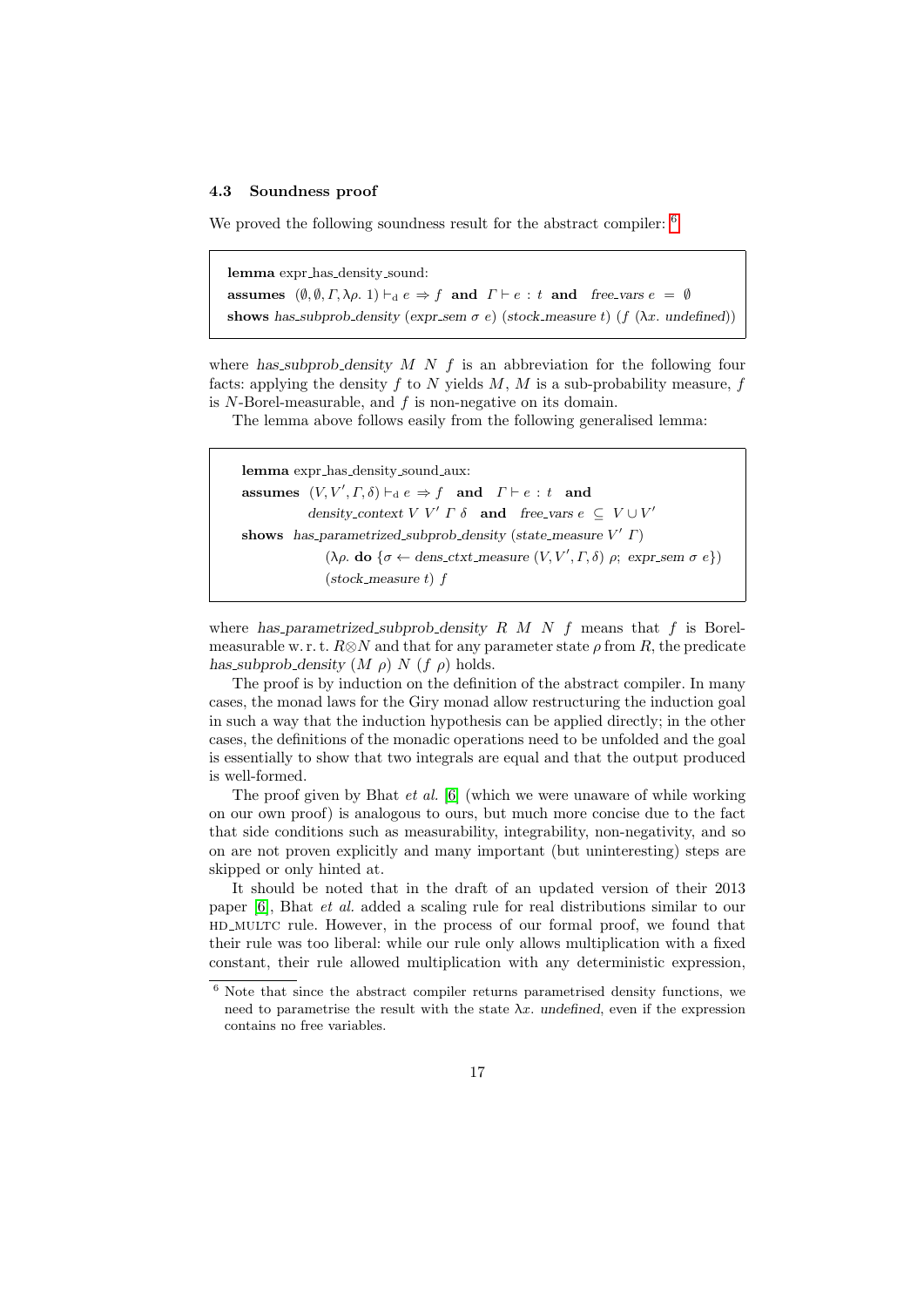even expressions that may evaluate to 0, but multiplication with 0 always yields the Dirac distribution, which does not have a density function. In this case, the compiler returns a PDF for a distribution that has none, leading to unsoundness. This shows the importance of formal proofs.

# <span id="page-17-0"></span>5 Concrete compiler

#### 5.1 Approach

The concrete compiler is another inductive predicate, modelled directly after the abstract compiler, but returning a target-language expression instead of a HOL function. We use a standard refinement approach to relate the concrete compiler to the abstract one. We thus lift the soundness result on the abstract compiler to an analogous result on the concrete compiler. This shows that the concrete compiler always returns a well-formed target-language expression that represents a density for the sub-probability space described by the source language.

The concrete compilation predicate is written as

$$
(vs, vs', \Gamma, \delta) \vdash_{\mathsf{c}} e \Rightarrow f
$$

Here, vs and vs' are lists of variables,  $\Gamma$  is a typing environment, and  $\delta$ is a target-language expression describing the common density of the random variables  $vs$  in the context. It may be parametrised with the variables from  $vs'$ .

# 5.2 Definition

The concrete compilation rules are, of course, a direct copy of the abstract ones, but with all the abstract HOL operations replaced with operations on targetlanguage expressions. Due to the de Bruijn indices and the lack of functions as explicit objects in the target language, some of the rules are somewhat complicated – inserting an expression into the scope of one or more bound variables (such as under an integral) requires shifting the variable indices of the inserted expression correctly. For this reason, we do not show the rules here; they can be found in the Isabelle theory file PDF Compiler.thy [\[13\]](#page-23-3).

#### 5.3 Refinement

The refinement relates the concrete compilation

$$
(vs, vs', \Gamma, \delta) \vdash_{\mathsf{c}} e \Rightarrow f
$$

to the abstract compilation

$$
(\text{set } vs, \text{set } vs', \Gamma, \lambda \sigma. \text{ expr.sem } \sigma \delta) \vdash_c e \Rightarrow \lambda \rho x. \text{ cexpr.sem } (x \bullet \rho) f
$$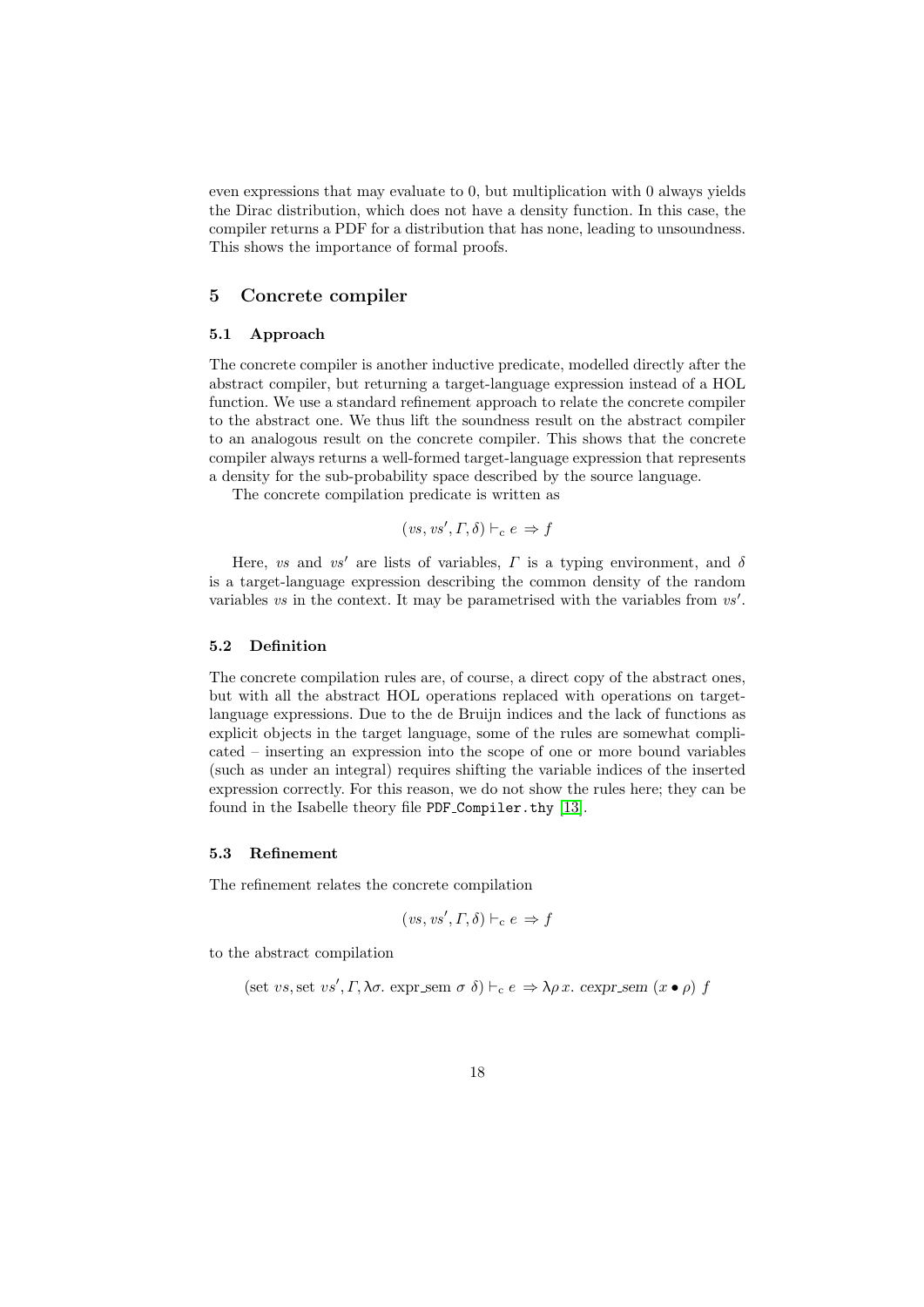In words: we take the abstract compilation predicate and

- the variable sets are refined to variable lists
- the typing context and the source-language expression remain unchanged
- the common density in the context and the compilation result are refined from HOL functions to target-language expressions (by applying the target language semantics)

The main refinement lemma states that the concrete compiler yields a result that is equivalent to that of the abstract compiler, modulo refinement. Informally, the statement is the following: if  $e$  is ground and well-typed under some wellformed concrete density context  $\Upsilon$  and  $\Upsilon \vdash_{c} e \Rightarrow f$ , then  $\Upsilon' \vdash_{d} e \Rightarrow f'$ , where  $\Upsilon'$  and  $f'$  are the abstract versions of  $\Upsilon$  and  $f$ .

The proof for this is conceptually simple – induction over the definition of the concrete compiler; in practice, however, it is quite involved. In every single induction step, the well-formedness of the intermediary expressions needs to be shown, the previously-mentioned congruence lemmas for the abstract compiler need to be applied, and, when integration is involved, non-negativity and integrability have to be shown in order to convert non-negative Lebesgue integrals to general Lebesgue integrals and integrals on product spaces to iterated integrals.

Combining this main refinement lemma and the abstract soundness lemma, we can now easily show the concrete soundness lemma:

lemma expr has density cexpr sound: assumes  $([],[],\Gamma,1) \vdash_c e \Rightarrow f$  and  $\Gamma \vdash e : t$  and free\_vars  $e = \emptyset$ shows has subprob density (expr sem  $\sigma$  e) (stock measure t) ( $\lambda x$ . cexpr\_sem  $(x \bullet \sigma) f$ )  $\Gamma'$  0 =  $t \Longrightarrow \Gamma' \vdash_{\rm c} f$  : REAL free\_vars  $f \subset \{0\}$ 

Informally, the lemma states that if  $e$  is a well-typed, ground source-language expression, compiling it with an empty context will yield a well-typed, wellformed target-language expression representing a density function on the measure space described by  $e$ .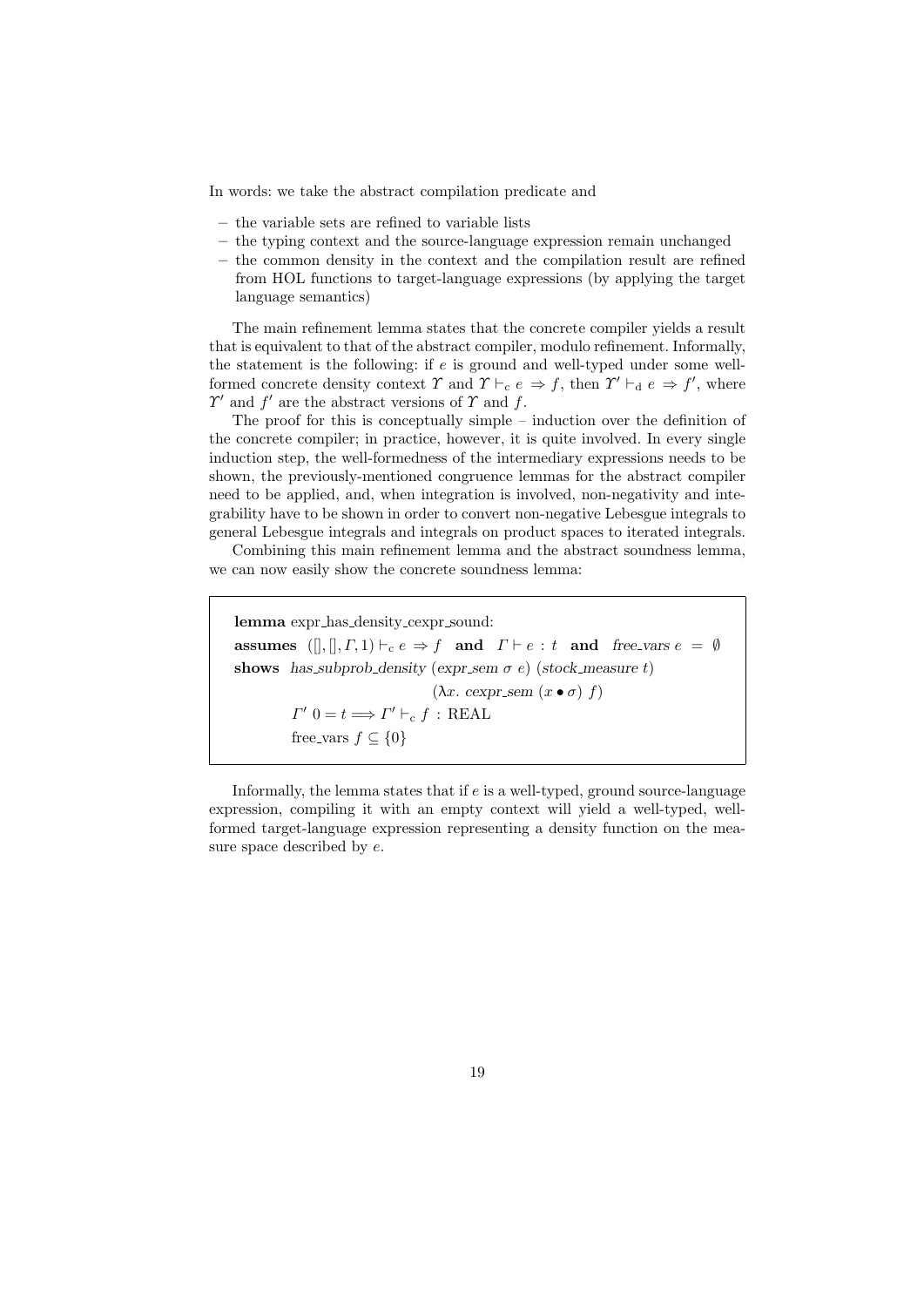#### 5.4 Final result

We will now summarise the soundness lemma we have just proven in a more concise manner. For convenience, we define the symbol  $e : t \Rightarrow_c f$  (read "e with type  $t$  compiles to  $f$ "), which includes the well-typedness and groundness requirements on  $e$  as well as the compilation result:<sup>[7](#page-19-0)</sup>

 $e : t \Rightarrow_c f \leftrightarrow$  $(\lambda x. \text{ UNIT}) \vdash e : t \land \text{free}\text{-}\text{vars } e = \emptyset \land ([],], \lambda x. \text{ UNIT}, 1) \vdash_c e \Rightarrow f$ 

The final soundness theorem for the compiler, stated in Isabelle syntax:<sup>[8](#page-19-1)</sup>

lemma expr compiles to sound: assumes  $e : t \Rightarrow_c f$ shows expr sem  $\sigma e =$  density (stock measure t) ( $\lambda x$ . cexpr sem  $(x \bullet \sigma') f$ )  $\forall x \in type$ -universe t. cexpr\_sem  $(x \bullet \sigma')$   $f \geq 0$  $\Gamma \vdash e$  : t  $t \bullet \Gamma' \vdash_{\mathbf{c}} f : \mathbf{REAL}$ free\_vars  $f \subseteq \{0\}$ 

In words, this result means the following:

# Theorem

Let  $e$  be a source-language expression. If the compiler determines that  $e$  is well-formed and well-typed with type  $t$  and returns the target-language expression  $f$ , then:

- the measure obtained by taking the stock measure of  $t$  and using the evaluation of  $f$  as a density is the measure obtained by evaluating  $e$
- $f$  is non-negative on all input values of type  $t$
- e has no free variables and indeed has type t (in any type context  $\Gamma$ )
- $f$  has no free variable except the parameter (i.e. the variable 0) and is a function from t to  $REAL<sup>9</sup>$  $REAL<sup>9</sup>$  $REAL<sup>9</sup>$

<span id="page-19-0"></span><sup>&</sup>lt;sup>7</sup> In this definition, the choice of the typing environment is completely arbitrary since the expression contains no free variables.

<span id="page-19-1"></span><sup>&</sup>lt;sup>8</sup> The lemma statement in Isabelle is slightly different: for better readability, we unfolded one auxiliary definition here and omitted the type cast from real to ereal.

<span id="page-19-2"></span> $^9$  meaning if its parameter variable has type  $t,$  it is of type REAL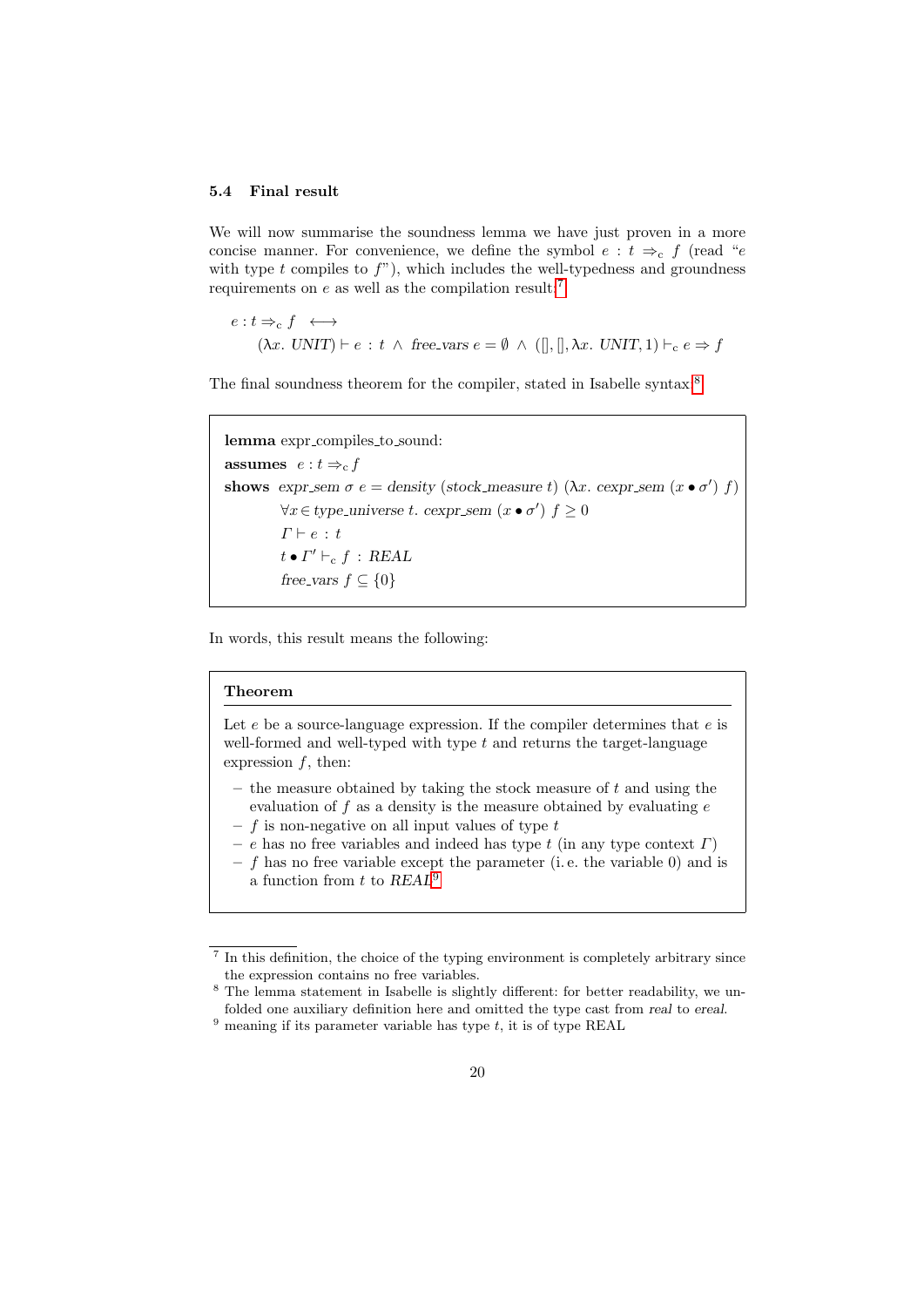#### 5.5 Evaluation

Isabelle's code generator allows us to execute our inductively-defined verified compiler using the **values** command<sup>[10](#page-20-0)</sup> or generate code in one of the target languages such as Standard ML or Haskell. As an example on which to test the compiler, we choose the same expression that was chosen by Bhat *et al.* [\[5\]](#page-22-0):<sup>[11](#page-20-1)</sup>

LET 
$$
x =
$$
 Random UniformReal  $\langle 0, 1 \rangle$  IN  
LET  $y =$  Random Bernoulli  $x$  IN  
IF  $y$  THEN  $x + 1$  ELSE  $x$ 

We abbreviate this expression with  $e$ . We can then display the result of the compilation using the following Isabelle command:

values "
$$
\{(t, f) | t \ f. \ e : t \Rightarrow_{\mathsf{c}} f\}
$$
"

The result is a singleton set which contains the pair  $(REAL, f)$ , where f is a very long and complicated expression. Simplifying constant subexpressions and expressions of the form  $fst \leq e_1, e_2>$  and again replacing de Bruijn indices with symbolic identifiers, we obtain:

$$
\begin{aligned}\n\int b. \ (IF \ 0 \le x - 1 \land x - 1 \le 1 \ \text{ THEN } 1 \ \text{ ELSE 0}) \cdot (IF \ 0 \le x - 1 \land x - 1 \le 1 \ \text{ THEN } \\
& \text{IF } b \ \text{ THEN } x - 1 \ \text{ ELSE 1} - (x - 1) \ \text{ ELSE 0}) \cdot \langle b \rangle + \\
\int b. \ (IF \ 0 \le x \land x \le 1 \ \text{ THEN } 1 \ \text{ ELSE 0}) \cdot (IF \ 0 \le x \land x \le 1 \ \text{ THEN } \\
& \text{IF } b \ \text{ THEN } x \ \text{ ELSE 1} - x \ \text{ ELSE 0}) \cdot \langle \neg b \rangle\n\end{aligned}
$$

Further simplification yields the following result:

$$
\langle 1 \le x \le 2 \rangle \cdot (x - 1) + \langle 0 \le x \le 1 \rangle \cdot (1 - x)
$$

While this result is the same as that which Bhat *et al.* have reached, our compiler generates a much larger expression than the one they printed. The reason for this is that they β-reduced the compiler output and evaluated constant subexpressions. While such simplification is very useful in practice, we have not automated it yet since it is orthogonal to the focus of our work, the compiler.

<span id="page-20-0"></span> $\frac{10}{10}$  Our compiler is inherently non-deterministic since it may return zero, one, or many density functions, seeing as an expression may have no matching compilation rules or more than one. Therefore, we must use the values command instead of the value command and receive a set of compilation results.

<span id="page-20-1"></span> $11$  Val and RealVal were omitted for better readability and symbolic variable names were used instead of de Bruijn indices.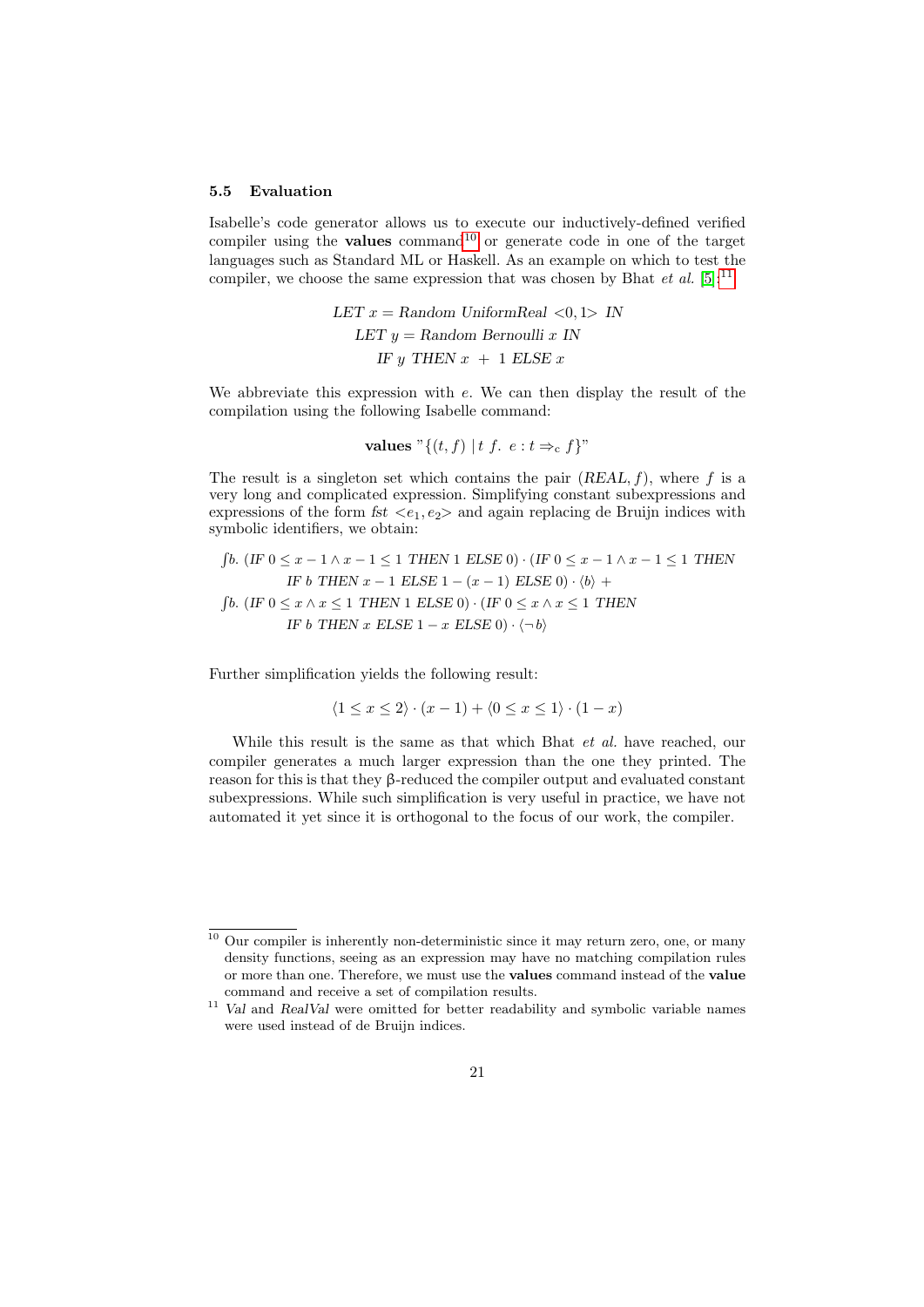# 6 Conclusion

#### 6.1 Effort

The formalisation of the compiler took about three months and roughly 10000 lines of Isabelle code (definitions, lemma statements, proofs, and examples) distributed as follows:

| Type system and semantics 2900 lines |              |  |
|--------------------------------------|--------------|--|
| Abstract compiler                    | $2600$ lines |  |
| Concrete compiler                    | $1400$ lines |  |
| General measure theory               | 3400 lines   |  |

As can be seen, a sizeable portion of the work was the formalisation of results from general measure theory, such as integration by substitution and measure embeddings.

#### 6.2 Difficulties

The main problems we encountered during the formalisation were:

Missing background theory. As mentioned in the previous section, a sizeable amount of measure theory and auxiliary notions had to be formalised. Most notably, the existing measure theory library did not contain integration by substitution. We proved this, using material from a formalisation of the Central Limit Theorem by Avigad et al. [\[2\]](#page-22-4).

Proving side conditions. Many lemmas from the measure theory library require measurability, integrability, non-negativity, etc. In hand-written proofs, this is often "hand-waved" or implicitly dismissed as trivial; in a formal proof, proving these can blow up proofs and render them very complicated and technical. The measurability proofs in particular are ubiquitous in our formalisation. The measure theory library provides some tools for proving measurability automatically, but while they were quite helpful in many cases, they are still work in progress and require more tuning.

Lambda calculus. Bhat et al. use a simply-typed  $\lambda$ -calculus-like language with symbolic identifiers as a target language. For a paper proof, this is the obvious choice. We chose de Bruijn indices instead; however, this makes handling target language terms less intuitive and requires additional lemmas. Urban's nominal datatypes [\[21\]](#page-23-14) would have allowed us to work with a more intuitive model, but we would have lost executability of the compiler, which was one of our aims.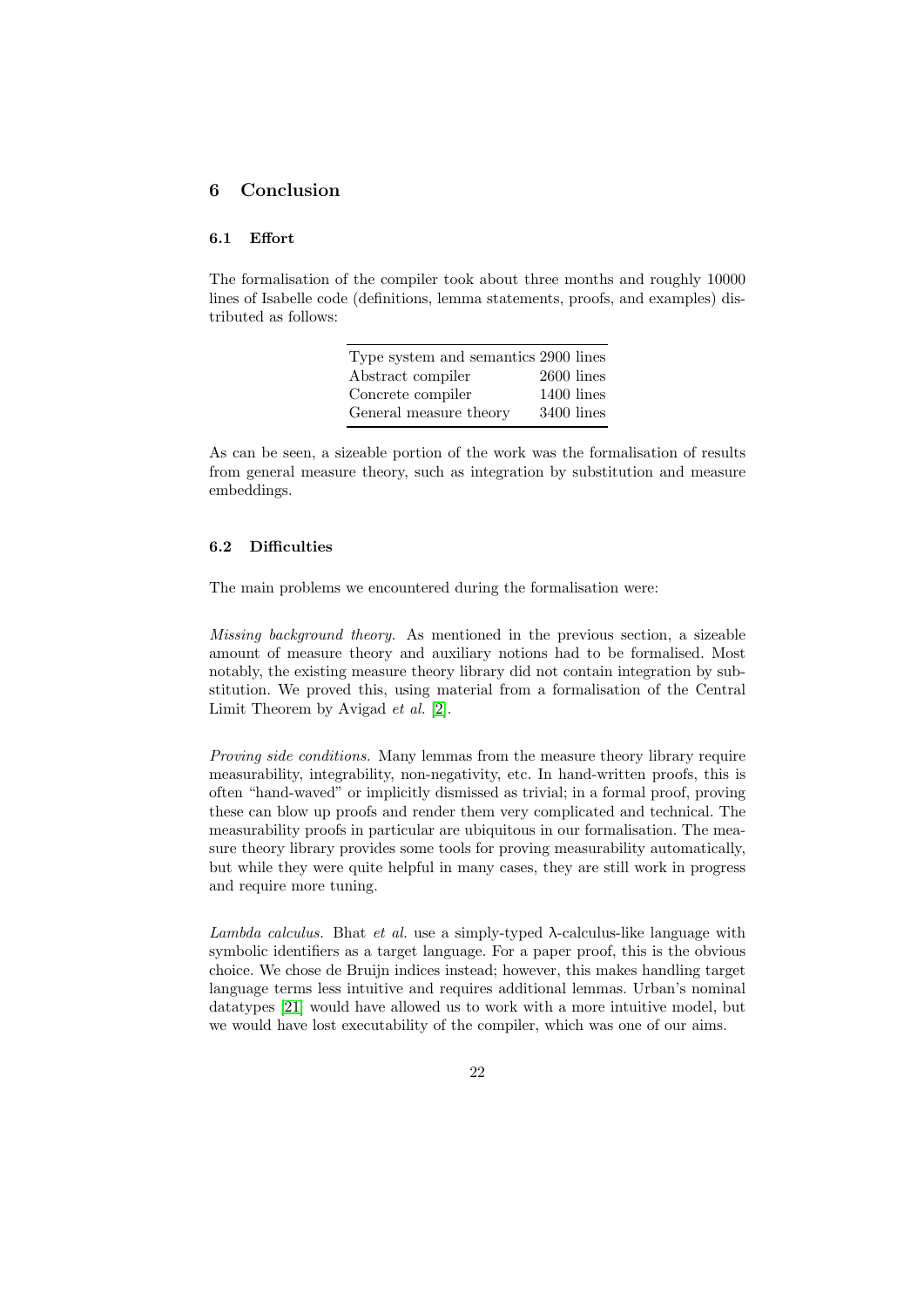#### 6.3 Summary

We formalised the semantics of a probabilistic functional programming language with predefined probability distributions and a compiler that returns the probability distribution that a program in this language describes. These are modelled very closely after those given by Bhat et al. [\[5\]](#page-22-0). Then we formally verified the correctness of this compiler w. r. t. the semantics of the source and target languages.

This shows not only that the compiler given by Bhat *et al.* is correct (apart from the problem with the scaling rule we discussed earlier), but also that a formal correctness proof for such a compiler can be done with reasonable effort and that Isabelle/HOL in general and its measure theory library in particular are suitable for it. A useful side effect of our work was the formalisation of the Giry Monad, which is useful for formalisations of probabilistic computations in general.

Possible future work includes support for sum types, which should be possible with little effort, and a verified postprocessing stage to automatically simplify the density expression would be desirable.

Acknowledgements. We thank the referees for their helpful comments. We also thank Kristina Magnussen for proofreading the Master's Thesis upon which this work is based [\[12\]](#page-23-15) and Andrei Popescu for categorical advice. David Cock and Jeremy Avigad helped us with their quick and concise answers to our questions about their work.

# References

- <span id="page-22-2"></span>[1] Audebaud, P., Paulin-Mohring, C.: Proofs of randomized algorithms in Coq. In: Mathematics of Program Construction, Lecture Notes in Computer Science, vol. 4014, pp. 49–68. Springer Berlin Heidelberg (2006), [http://dx.doi.org/10.1007/11783596\\_6](http://dx.doi.org/10.1007/11783596_6)
- <span id="page-22-4"></span>[2] Avigad, J., Hölzl, J., Serafin, L.: A formally verified proof of the Central Limit Theorem. CoRR abs/1405.7012 (2014)
- <span id="page-22-3"></span>[3] Bertot, Y., Castéran, P.: Interactive Theorem Proving and Program Development. Coq'Art: The Calculus of Inductive Constructions. Springer (2004)
- <span id="page-22-1"></span>[4] Bhat, S., Agarwal, A., Vuduc, R., Gray, A.: A type theory for probability density functions. In: Proceedings of the 39th Annual ACM SIGPLAN-SIGACT Symposium on Principles of Programming Languages. pp. 545–556. POPL '12, ACM, New York, NY, USA (2012), <http://doi.acm.org/10.1145/2103656.2103721>
- <span id="page-22-0"></span>[5] Bhat, S., Borgström, J., Gordon, A.D., Russo, C.: Deriving probability density functions from probabilistic functional programs. In: Tools and Algorithms for the Construction and Analysis of Systems, Lecture Notes in Computer Science, vol. 7795, pp. 508–522. Springer Berlin Heidelberg (2013),

[http://dx.doi.org/10.1007/978-3-642-36742-7\\_35](http://dx.doi.org/10.1007/978-3-642-36742-7_35), best Paper Award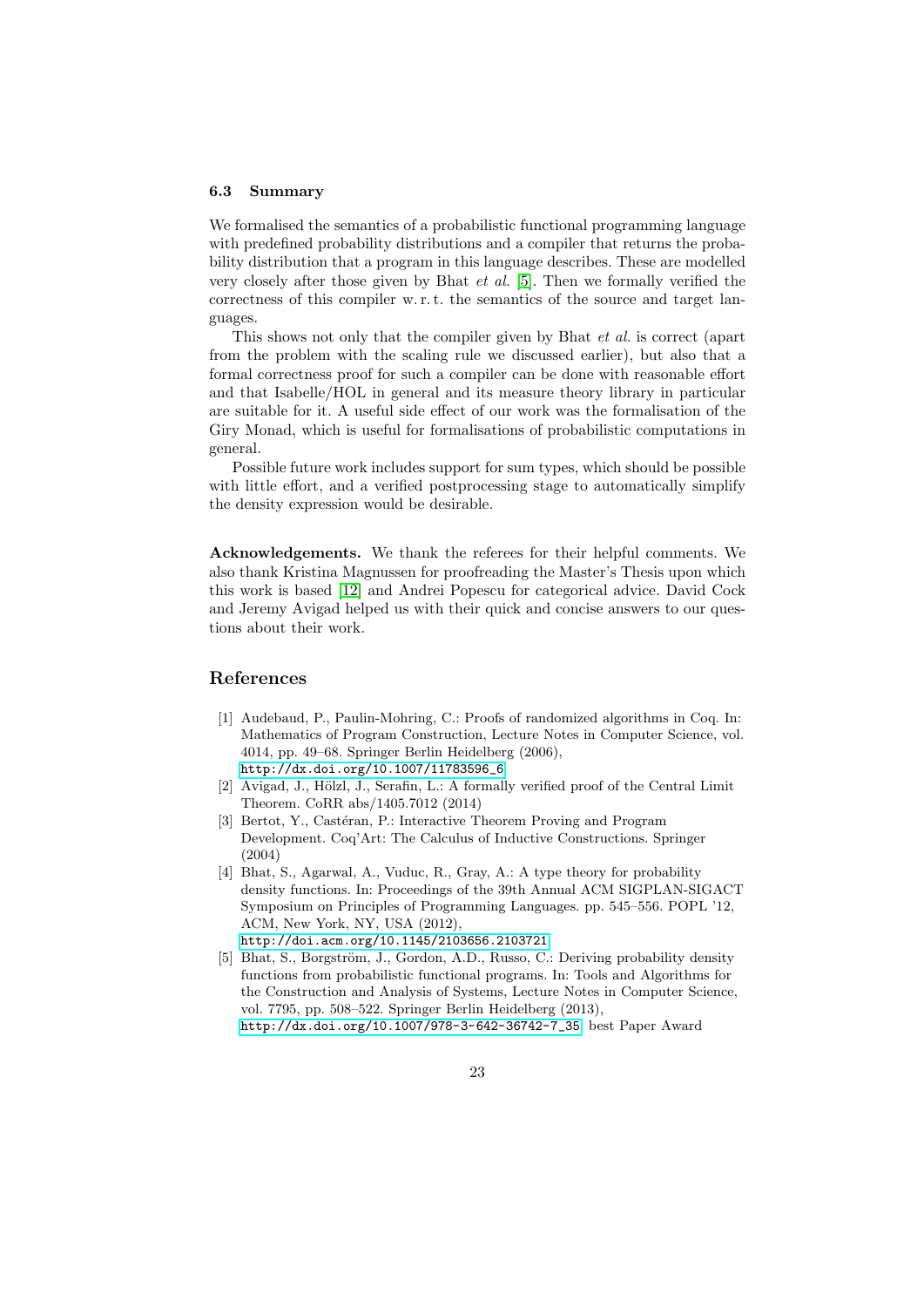- <span id="page-23-2"></span>[6] Bhat, S., Borgström, J., Gordon, A.D., Russo, C.: Deriving probability density functions from probabilistic functional programs (full version, submitted for publication)
- <span id="page-23-10"></span>[7] de Bruijn, N.G.: Lambda calculus notation with nameless dummies, a tool for automatic formula manipulation, with application to the Church-Rosser theorem. Indagationes Mathematicae 34, 381–392 (1972)
- <span id="page-23-7"></span>Cock, D.: Verifying probabilistic correctness in Isabelle with pGCL. In:
- <span id="page-23-8"></span>Proceedings of the 7th Systems Software Verification. pp. 1–10 (November 2012) [9] Cock, D.: pGCL for Isabelle. Archive of Formal Proofs (Jul 2014),
- <span id="page-23-12"></span><http://afp.sf.net/entries/pGCL.shtml>, Formal proof development [10] Doberkat, E.E.: Stochastic relations: foundations for Markov transition systems. Studies in Informatics, Chapman & Hall/CRC (2007)
- <span id="page-23-11"></span>[11] Doberkat, E.E.: Basing Markov transition systems on the Giry monad. [http://www.informatics.sussex.ac.uk/events/domains9/Slides/Doberkat\\_](http://www.informatics.sussex.ac.uk/events/domains9/Slides/Doberkat_GiryMonad.pdf) [GiryMonad.pdf](http://www.informatics.sussex.ac.uk/events/domains9/Slides/Doberkat_GiryMonad.pdf) (2008)
- <span id="page-23-15"></span>[12] Eberl, M.: A Verified Compiler for Probability Density Functions. Master's thesis, Technische Universität München (2014), <https://in.tum.de/~eberlm/pdfcompiler.pdf>
- <span id="page-23-3"></span>[13] Eberl, M., Hölzl, J., Nipkow, T.: A verified compiler for probability density functions. Archive of Formal Proofs (Oct 2014), [http://afp.sf.net/entries/Density\\_Compiler.shtml](http://afp.sf.net/entries/Density_Compiler.shtml), Formal proof development
- <span id="page-23-13"></span>[14] Giry, M.: A categorical approach to probability theory. In: Categorical Aspects of Topology and Analysis, Lecture Notes in Mathematics, vol. 915, pp. 68–85. Springer Berlin Heidelberg (1982), <http://dx.doi.org/10.1007/BFb0092872>
- <span id="page-23-9"></span>[15] Hölzl, J.: Construction and stochastic applications of measure spaces in Higher-Order Logic. PhD thesis, Technische Universität München, Institut für Informatik (2012)
- <span id="page-23-5"></span>[16] Hurd, J.: Formal Verification of Probabilistic Algorithms. Ph.D. thesis, University of Cambridge (2002)
- <span id="page-23-6"></span>[17] Hurd, J., McIver, A., Morgan, C.: Probabilistic guarded commands mechanized in HOL. Electron. Notes Theor. Comput. Sci. 112, 95–111 (Jan 2005), <http://dx.doi.org/10.1016/j.entcs.2004.01.021>
- <span id="page-23-0"></span>[18] Nipkow, T., Klein, G.: Concrete Semantics with Isabelle/HOL. Springer (forthcoming), <http://www.concrete-semantics.org>
- <span id="page-23-1"></span>[19] Nipkow, T., Paulson, L., Wenzel, M.: Isabelle/HOL — A Proof Assistant for Higher-Order Logic, LNCS, vol. 2283. Springer (2002)
- <span id="page-23-4"></span>[20] Park, S., Pfenning, F., Thrun, S.: A probabilistic language based upon sampling functions. In: Proceedings of the 32Nd ACM SIGPLAN-SIGACT Symposium on Principles of Programming Languages. pp. 171–182. POPL '05, ACM, New York, NY, USA (2005), <http://doi.acm.org/10.1145/1040305.1040320>
- <span id="page-23-14"></span>[21] Urban, C.: Nominal techniques in Isabelle/HOL. Journal of Automated Reasoning 40, 327–356 (2008)